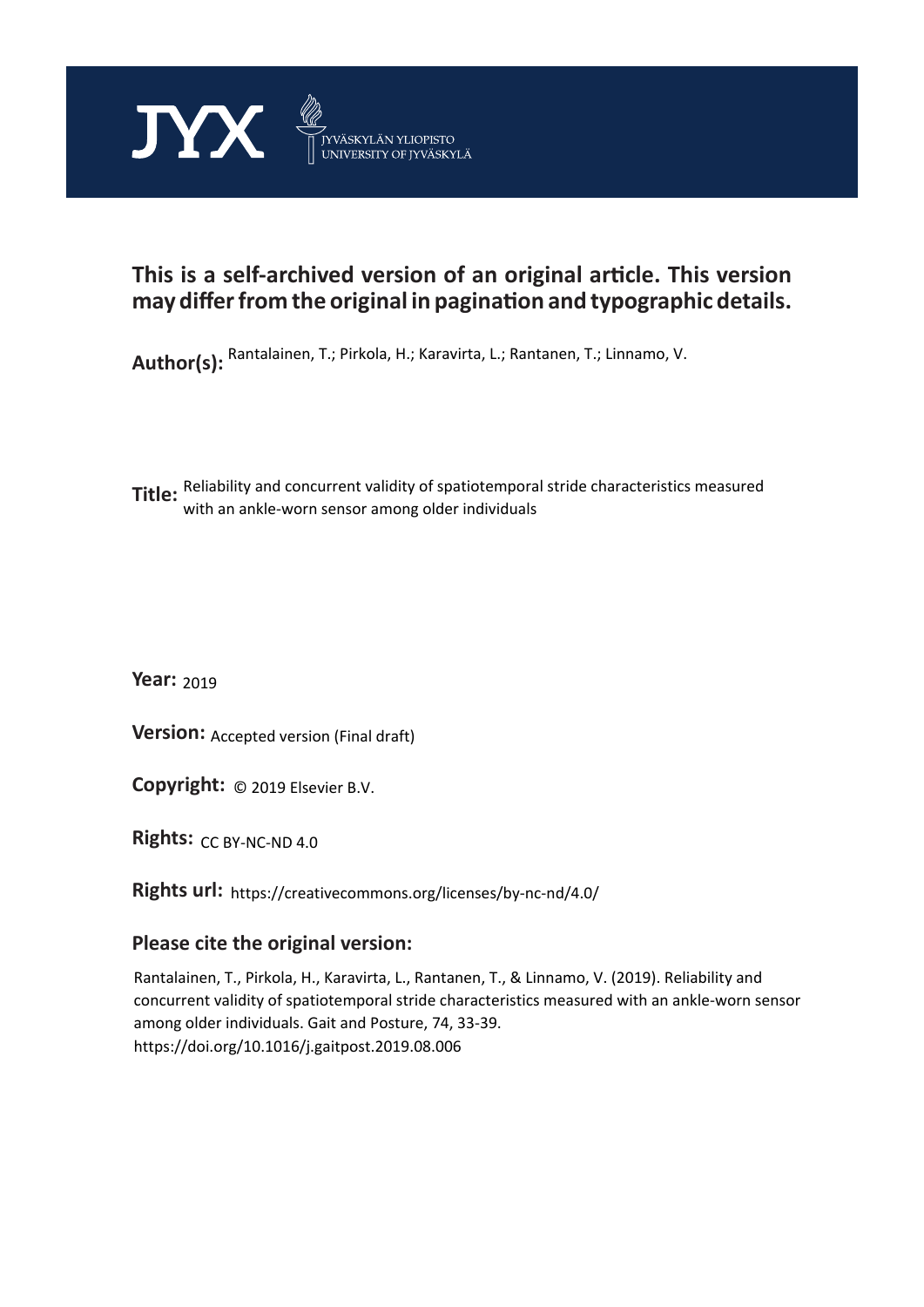# **Reliability and concurrent validity of spatiotemporal stride characteristics measured with an ankle-worn sensor among older individuals**

Rantalainen T<sup>1,2</sup>, Pirkola H<sup>1</sup>, Karavirta L<sup>2</sup>, Rantanen T<sup>2</sup>, Linnamo V<sup>1</sup>

<sup>1</sup>Faculty of Sport and Health Sciences, Neuromuscular Research Center, University of Jyväskylä, Jyväskylä, Finland.

<sup>2</sup>Faculty of Sport and Health Sciences and Gerontology Research Center, University of Jyväskylä, Jyväskylä, Finland.

#### **Address for Correspondence and Reprints:**

Dr Timo Rantalainen

Gerontology Research Center

Faculty of Sport and Health Sciences

P.O. Box 35 (viv 249)

40014 University of Jyvaskyla

Finland

Email: timo.rantalainen@jyu.fi; Tel. +358 40 805 3252; Fax +358 14 260 1021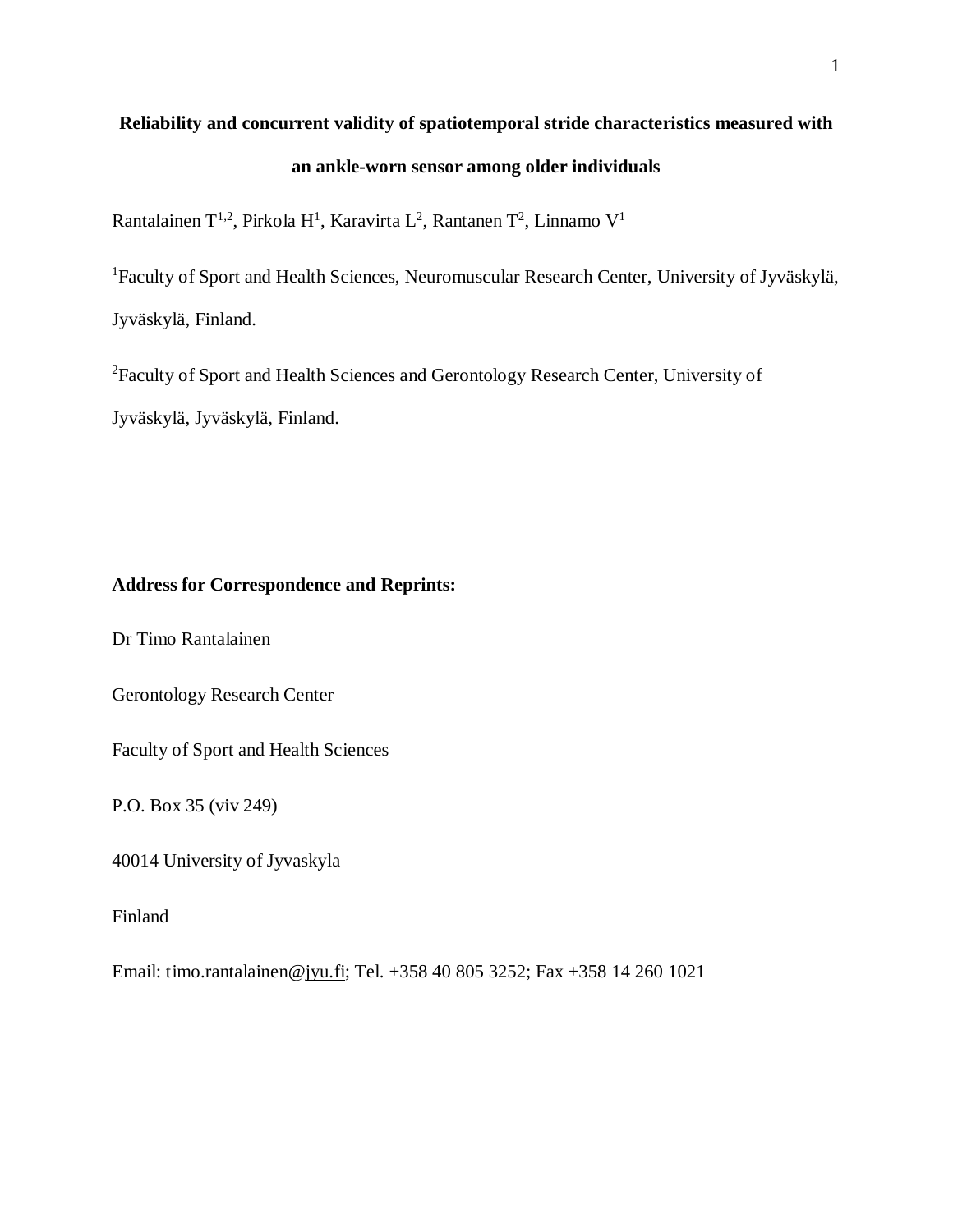#### **Abstract**

**Background:** Wearable inertial sensors have been shown to provide valid mean gait characteristics assessments, however, assessment of variability is less convincingly established.

**Research question**: What level of concurrent validity, and session-to-session reliability does an ankle-worn inertial measurement unit (IMU)-based gait assessment with a novel angular velocity-based gait event detection algorithm have among older adults?

**Methods**: Twenty seven (women  $N = 17$ ) participants volunteered (age 74.4 (SD 4.3) years, body mass 74.5 (12.0) kg, height 165.9 (9.9) cm). Right leg stance, swing, and stride duration and stride length, and stride velocity were concurrently assessed with motion capture and with an IMU from a 3 min self-paced walk up and back a 14 m track repeated twice a week apart. Gait variability was assessed as the SD of all of the registered strides.

**Results**: Significant difference was observed between methods for many of the mean stride characteristics and stride variability (all  $p < 0.05$ ), fair to excellent agreement was observed for mean values of all of the five stride characteristics evaluated (intra-class correlation coefficient [ICC] from 0.43 to 1.00). However, poor agreement was observed for the SD of all of the evaluated stride characteristics (ICC from -0.25 to 0.00). Both methods indicated excellent session to session reliability for all of the five stride characteristics evaluated (ICC from 0.84 to 0.98,  $CV\%_{RMS}$  from 1.6% to 3.6%), whereas the variability characteristics exhibited poor to good reliability (ICC from 0.0 to 0.69,  $CV\%_{RMS}$  from 18.0% to 34.4%)

**Significance**: Excellent concurrent validity and reliability was observed for mean spatiotemporal stride characteristics, however, gait variability exhibited poor concurrent validity and reliability.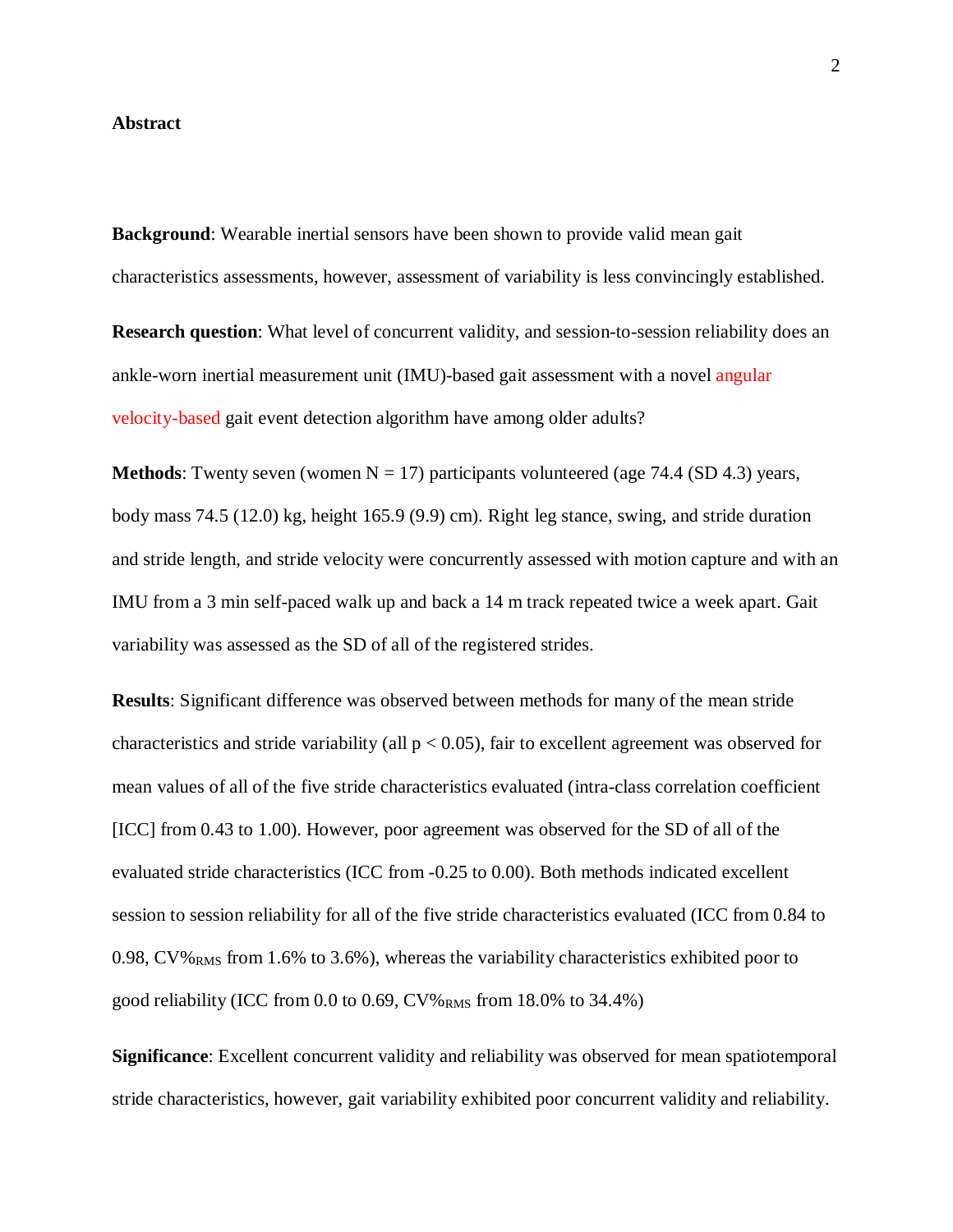Although IMUs and the presented algorithm could be used to assess mean spatiotemporal stride characteristics among older individuals, either a more reliable gait event detection algorithm or alternative analytical approaches should be used for gait variability.

**Keywords:** wearable; gait; accelerometer; motion capture; variability;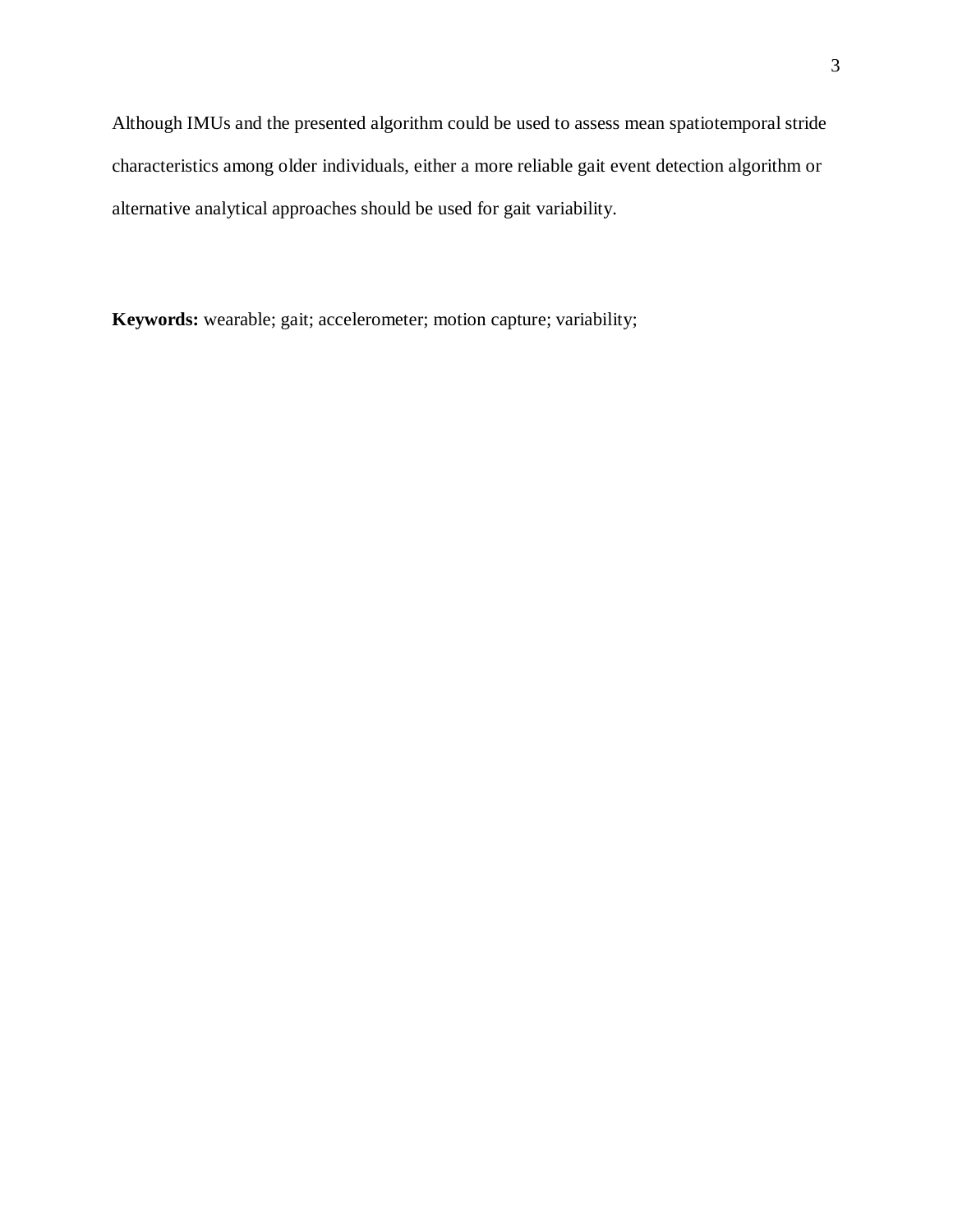#### **1. Introduction**

Gait characteristics of older people reflect their health status, and deviations from normal gait patterns also predict future adverse health events [1,2]. Spatiotemporal characteristics, such as average stride length, cadence or velocity are often used to describe gait in older populations [3]. Additional insight into the functional status of an individual may be gained by exploring the stepto-step or stride-to-stride variation (gait variability) [3,4], which may be an even more sensitive prognostic indicator of future health outcomes than the mean stride characteristics [5,6].

There are several methods that capture spatiotemporal gait characteristics. Arguably, the golden standards would include motion capture for spatial information (e.g. stride length), and force plates and instrumented walkways for temporal characteristics (e.g. stride duration). However, these are laboratory-bound methods and limit the number of captured strides in overground walking to only the instrumented part/capture volume. Accordingly, much recent effort has been devoted to affordable wearable inertial measurement units (IMU) [7–13], which capture strides independent of a pre-determined capture area [5,6,14,15]. Most of the validation studies of IMU-based gait assessments have been conducted for mean gait characteristics. For example, foot-worn sensors show excellent concurrent validity when compared to motion capture, force plate and instrumented walkways [7–13]. For session-to-session reliability of mean spatiotemporal characteristics, many wear-locations (trunk, shank, foot), have shown good results [7,8,16,17]. However, the concurrent validity and reliability of IMU-based gait variability characterisations have rarely been reported.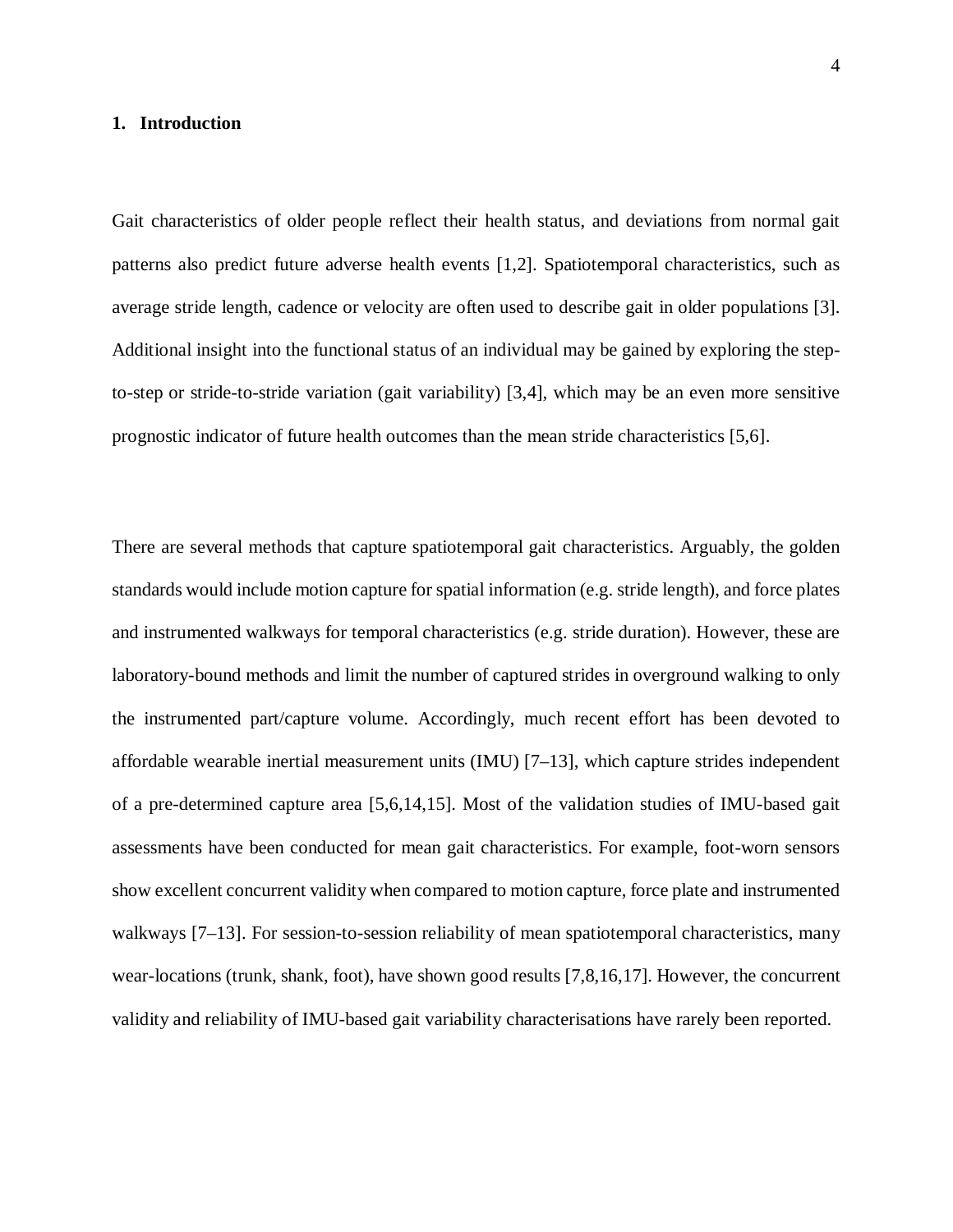IMUs have exhibited the best concurrent validity when foot-worn sensors have been utilised [11,12]. However, mounting a sensor on the foot is somewhat cumbersome particularly if extended monitoring is desired. Participants have indicated a preference for an ankle worn device if given a choice [18]. Hip-worn sensors, while convenient, produce suboptimal results, particularly when attempting to identify stride length or gait velocity [19] and therefore, an ankle/shank-worn unit might be considered the preferred wear-location. While the validity and reliability of ankle/shankworn IMUs for spatiotemporal gait characteristics assessments have been established among young healthy adults [11,12], data among older people is still missing. This is problematic because older people walk slower than younger people [20], and the validity and reliability of some IMUbased gait characteristics depend on gait speed [7]. Consequently, the validity and reliability of IMUs should be evaluated also among older people.

The purpose of the present study was to assess the concurrent validity and session-to-session reliability of ankle-worn IMU-based spatiotemporal gait characteristic assessments among healthy older adults aged 70 years and older. Numerous alternatives for gait event identification have been reported in the literature but no golden standard algorithm has yet emerged. Therefore, a novel algorithm based on prior art [21] was developed and evaluated in the present study.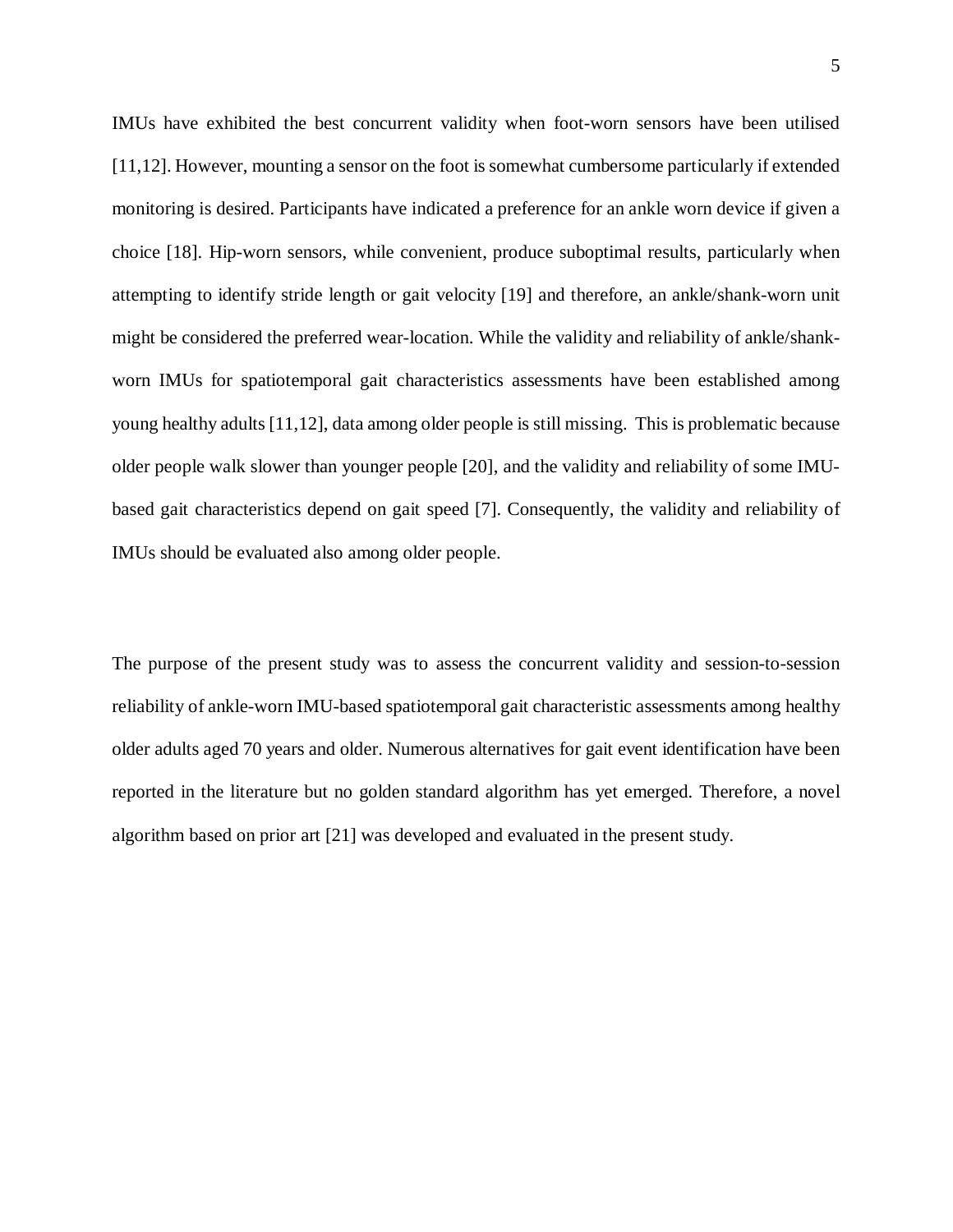#### **2. Methods**

A convenience sample of  $N = 27$  healthy men ( $N = 10$ ) and women ( $N = 17$ ) were recruited from the University of the Third Age meetings at the University of Jyväskylä, and through word of mouth. The mean age, height and body mass of the women were 74.8 (SD 44) years, 160 (6) cm, and 68.8 (9.5) kg, and the respective values for men were 73.7 (4.1) years, 176 (7) cm, and 84.2 (9.4) kg. The inclusion criteria included age 70 years or older, and the ability to walk continuously for three minutes without assistive devices. The exclusion criteria included acute or unstable chronic cardiovascular disease. The study was conducted in agreement with the Helsinki declaration, informed written consent was obtained from all participants, and the study was approved by The Ethical Committee of the University of Jyväskylä (April 5th, 2018).

#### **2.1. Protocol**

The participants attended two measurement sessions a week apart at the University of Jyväskylä biomechanics laboratory. The participant was prepared for 3D motion capture (sampled at 200 Hz, Vicon T40, Oxford, UK) by taping on 2 spherical light-weight retroreflective markers on the right foot (the 2<sup>nd</sup> metatarsal head and the heel). The participant was also asked to wear an inertial measurement unit (3-dimensional accelerations  $\pm 16$  g, rotations  $\pm 2000$  °/s and magnetic field  $\pm 1300$  μT recorded at 400 Hz, 400 Hz and 20 Hz sample rates, respectively. NGIMU, x-io Technologies, Bristol, UK) on the right leg strapped on with an elastic Velcro belt just above the lateral malleolus. After instrumentation the participants were asked to walk up and back a 14 m track continuously for three minutes at their preferred pace with the motion capture volume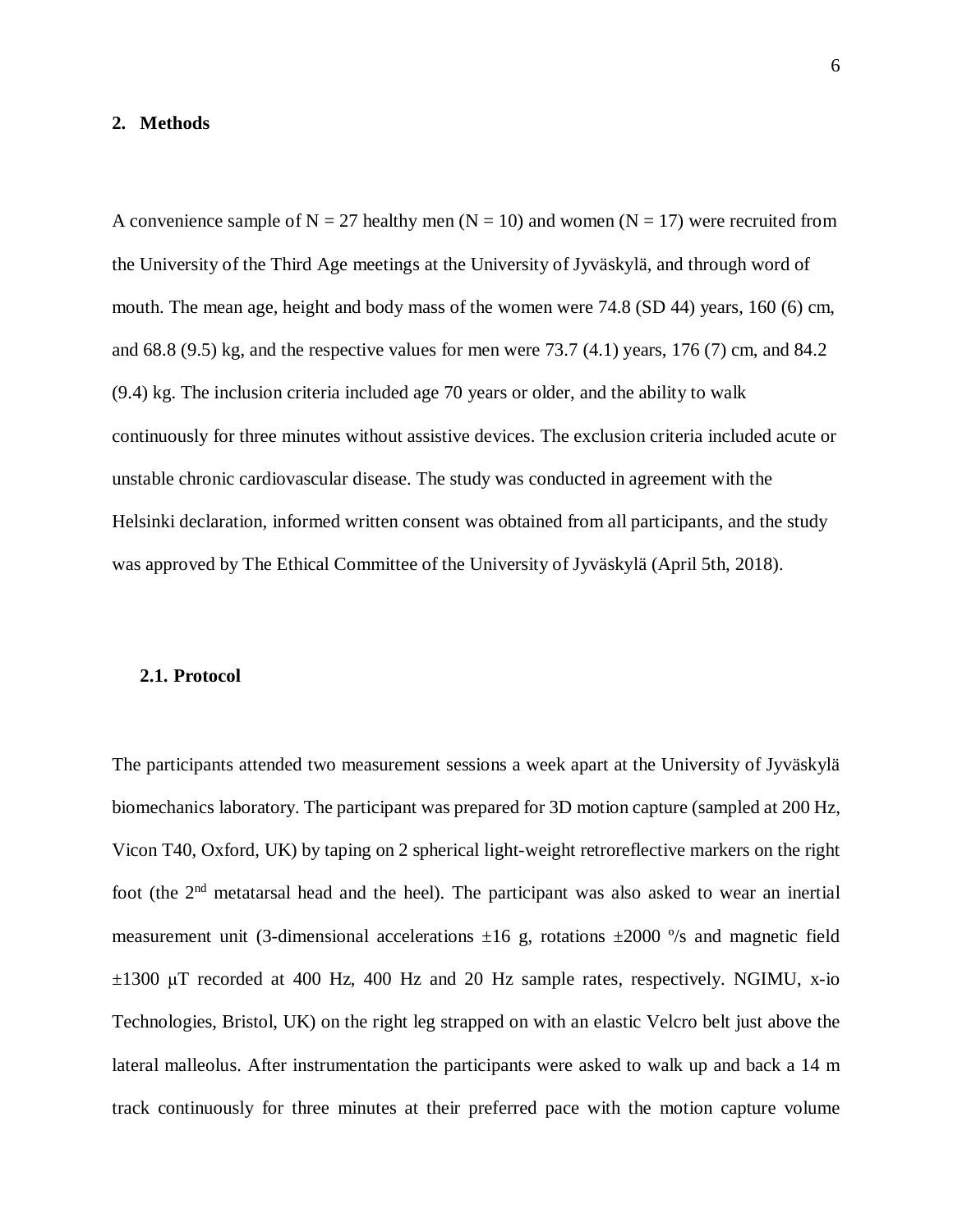covering the central 3 m portion of the track. The continuous 3 min walk was concurrently recorded with the inertial measurement unit and the motion capture system. The measurement devices were synchronised with a 1.5 V square pulse applied concurrently to the auxiliary channel of the respective devices.

#### **2.2. Numerical analysis**

#### *Motion capture*

Following the rationale presented by Zeni and colleagues [22], we identified strides from the marker trajectories. Flat foot phases were first identified based on the difference between the vertical position of the heel and the  $2<sup>nd</sup>$  metatarsal head marker signal. We calculated the variance of the vertical position difference of the markers using a sliding 0.15 s epoch. Troughs of at least 0.2 s with variance less than 0.5 mm were defined as parts of the flat foot phase, and the instant with minimum variation within a given flat foot phase was used to identify a flat foot instant. The preceding heel-strike and the subsequent toe-off were then identified surrounding each flat foot instant. The preceding heel-strike instant was defined as the last instant prior to the flat foot instant when the distance from the flat foot instant coordinates was less than 2 cm. The subsequent toe-off was defined as the first instant last instant after the flat foot instant with distance less than 1 cm from the flat foot instant coordinates (Figure 1). To handle possible false flat foot phases and missing flat foot phases the heel-strike and toe-off instances were merged, sorted and then any heel-strikes not followed by a toe-off or toe-offs not followed by a heelstrike were eliminated. Subsequently any strides (defined as heel-strike to the next heel-strike)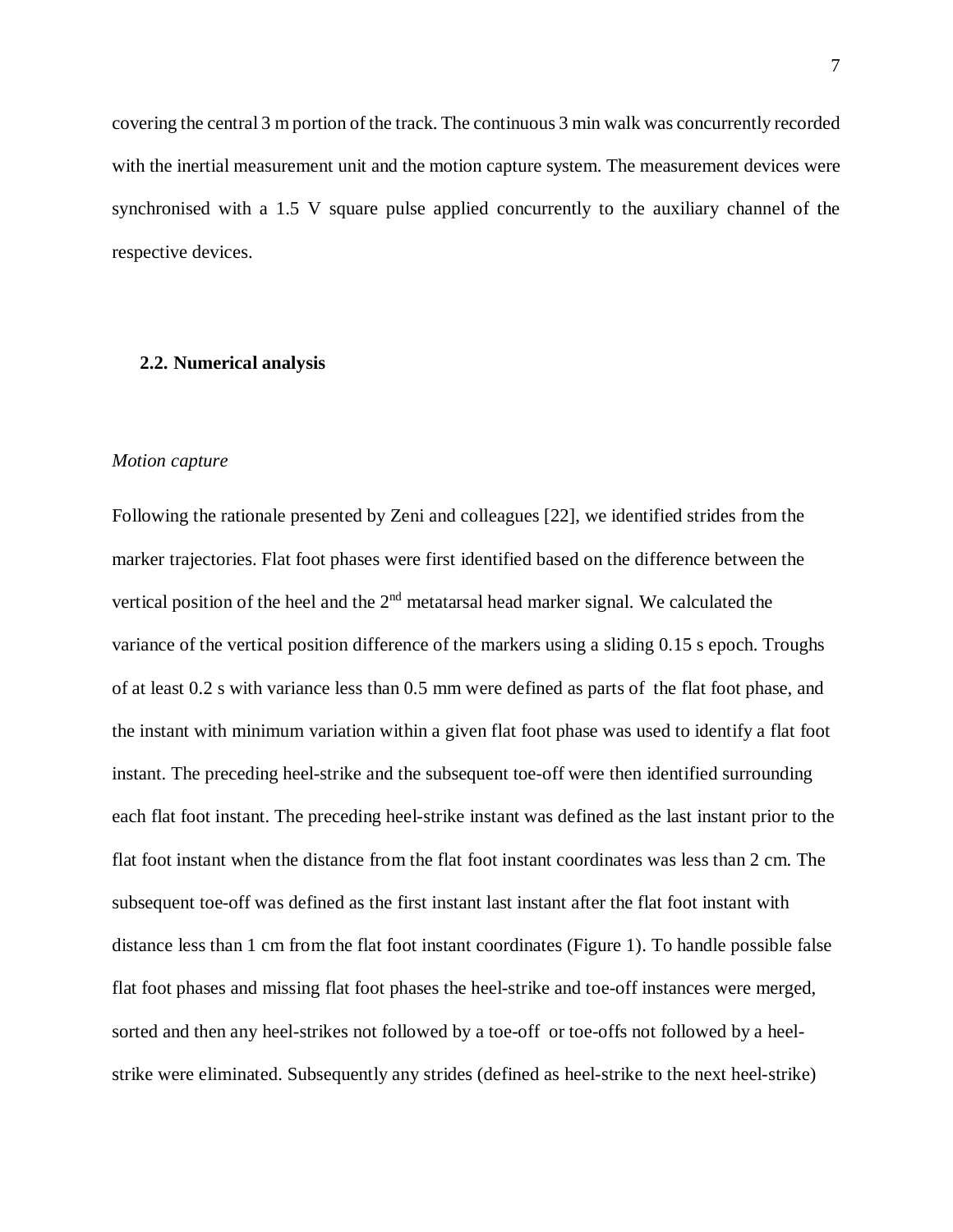with duration not within 1.25 ratio of the median of all identified strides duration were eliminated. This approach resulted in identifying 41 to 63 strides (mean 51.1) from the 3 min walking trial. We defined stride length as the distance between successive heel-strikes in the horizontal plane.

#### *Inertial measurement unit (IMU)*

We developed a gyroscope-based algorithm for the present study based on recent investigations regarding the optimal algorithms for heel-strike and toe-off event detection based on IMU recordings [21]. Pacini Panebianco reported that sagittal plane angular velocity and basing event detection on more than just a single datum resulted in the best reliability out of the approaches they reviewed and tested [21]. Our approach in the present study included identifying the swingphases based on sagittal plane angular velocity. The angular velocity around the Z-axis of the sensor recorded by the IMU was used to represent sagittal plane angular velocity. The shank rotates counter clockwise during most of the swing phase and therefore the bell-shaped segments with positive angular velocity were identified (Figure 1). A parabola was fit onto each of the continuous positive angular velocity epochs, and the residuals between the fit and the measured angular velocity were calculated. Subsequently the fits were extrapolated until the residual reached more than 1.5 times the median of the residuals within the positive angular velocity epochs. The instant of the residual reaching the 1.5 times median cut-off prior to the positive angular velocity epoch was defined as a toe-off event and the instant after the epoch was defined as a heel-strike event. Subsequently the toe-off and heel-strike events were handled using the approach used for motion capture events. That is, the events were merged, events in incorrect order were discarded, and any strides with duration more than 1.25 from the median were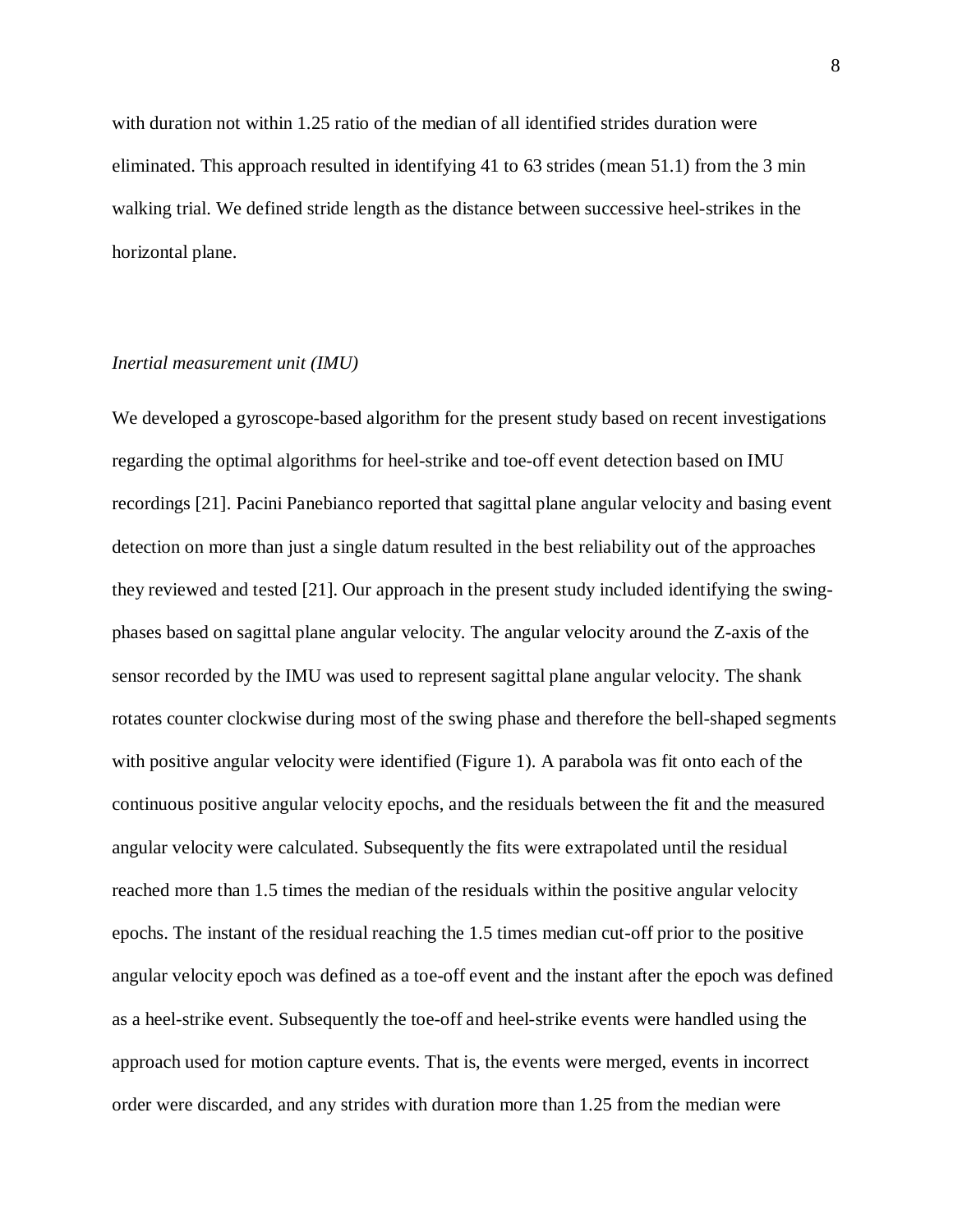eliminated. This approach identified a total of 117 to 199 (mean 158.6) strides from the 3 min trial. Some of the identified strides had occurred outside of the motion capture volume. From 38 to 61 strides started within 0.2 s of the strides identified based on motion capture, and only these matched strides, which occurred on the straight path, were used to calculate the reported outcome for both the motion capture and the IMU-based analyses for temporal characteristics.

#### \*\*\* FIGURE 1 \*\*\*

We evaluated stride length and stride velocity following the rationale presented by Hamacher and colleagues [8] based on orientation corrected horizontal accelerations. The manufacturer of the IMU used in the present study provides orientation correction on the sensor [23] which we used. The horizontal accelerations were integrated twice with respect to time from current stride flat foot instant to the next stride flat foot instant. Due to the sensor being located above the ankle it was known *a priori* that the velocity of the sensor was never actually zero and therefore an optimisation procedure was applied to evaluate the initial antero-posterior and medio-lateral velocities for the integration. Initial antero-posterior and medio-lateral velocities were set to 0 m/s to start the integral initial velocity optimisation and non-linearly optimised to minimise the difference between the initial and final velocities over the integration period. Stride length was defined as the distance from start of the integration to the end of the integration. The number of strides included in stride length and stride velocity analysis was further reduced by excluding strides where stride length estimate differed by more than 1.25 from the median of all stride lengths. Consequently, the concurrent strides included in the stride length and stride velocity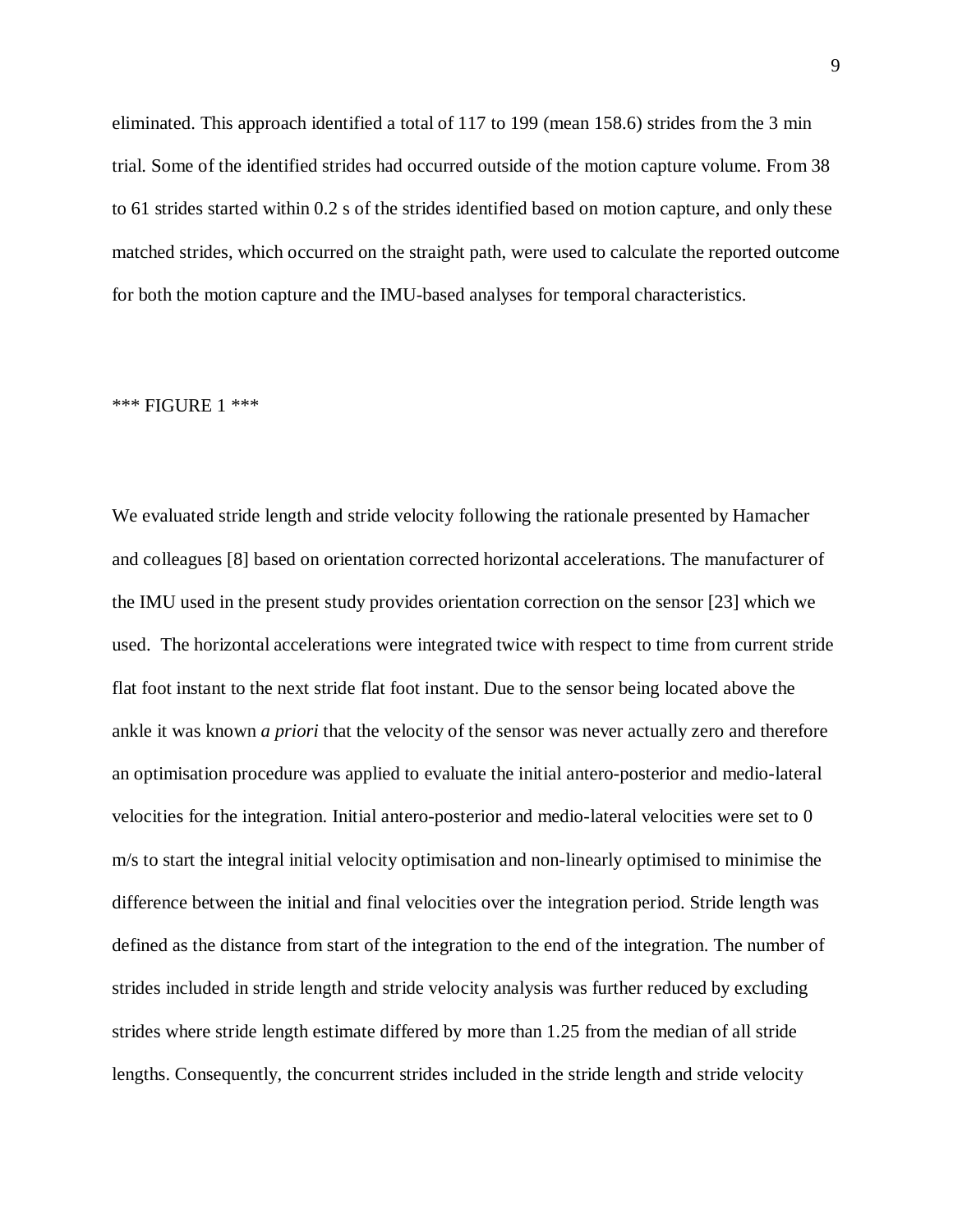analysis varied from 31 to 63 (mean 49.0) strides. Most of the excluded strides were caused by intermittent breaks in the inertial measurement unit recording caused by device failure, which caused excessive integration drift to accumulate.

We report the mean of the stance duration, swing duration, stride duration, stride length and stride velocity as mean gait characteristics. Gait variability of the aforementioned five characteristics are represented by the standard deviation of all of the strides of a participant within a measurement session.

#### **2.3. Statistical analysis**

Mean and standard deviation (SD) are reported where applicable. The sample size of 27 individuals measured twice provides a reasonable width of the confidence interval for reliability of repeated measurements [24]. Concurrent validity is evaluated with similar statistical methods as reliability, and therefore the same reasoning applies to evaluating concurrent validity as well. The concurrent validity of the IMU-derived spatiotemporal gait characteristics was evaluated based on the first measurement session by using motion capture-derived characteristics as the comparison. Mean difference (bias) evaluated with paired t-test, 95% limits of agreement (95% LoA), Pearson correlation coefficient (r), root mean squared coefficient of variation percentage ( $CV\%<sub>RMS</sub>$ ), and intra-class correlation coefficient (calculated for absolute agreement, ICC) are reported to indicate validity. ICCs were used to indicate whether the agreement was poor  $(<0.40$ , fair  $(0.40 \text{ to } < 0.60)$ , good (0.60 to 0.75) or excellent ( $\geq$  0.75) [25]. Bland Altman plots were used to visualise the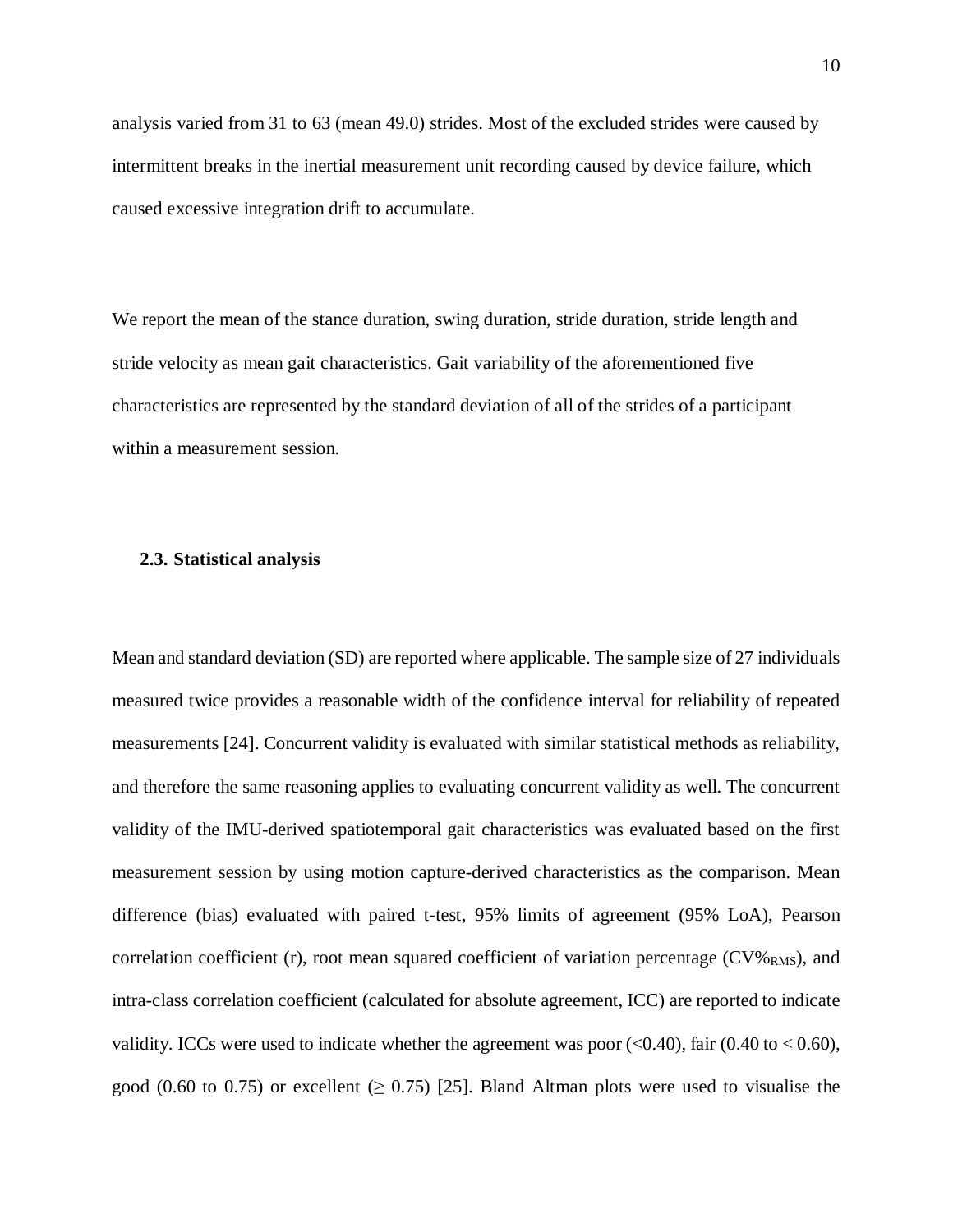11

agreement between the methods, and the reliability of repeated measures. Reliability was evaluated using paired t-tests, r, CV%RMS, and ICC calculated for absolute agreement. Statistical analysis was conducted using project R (version 2018-12-18 r75863, https://www.R-project.org/) and the significance level was set at  $p \le 0.05$ .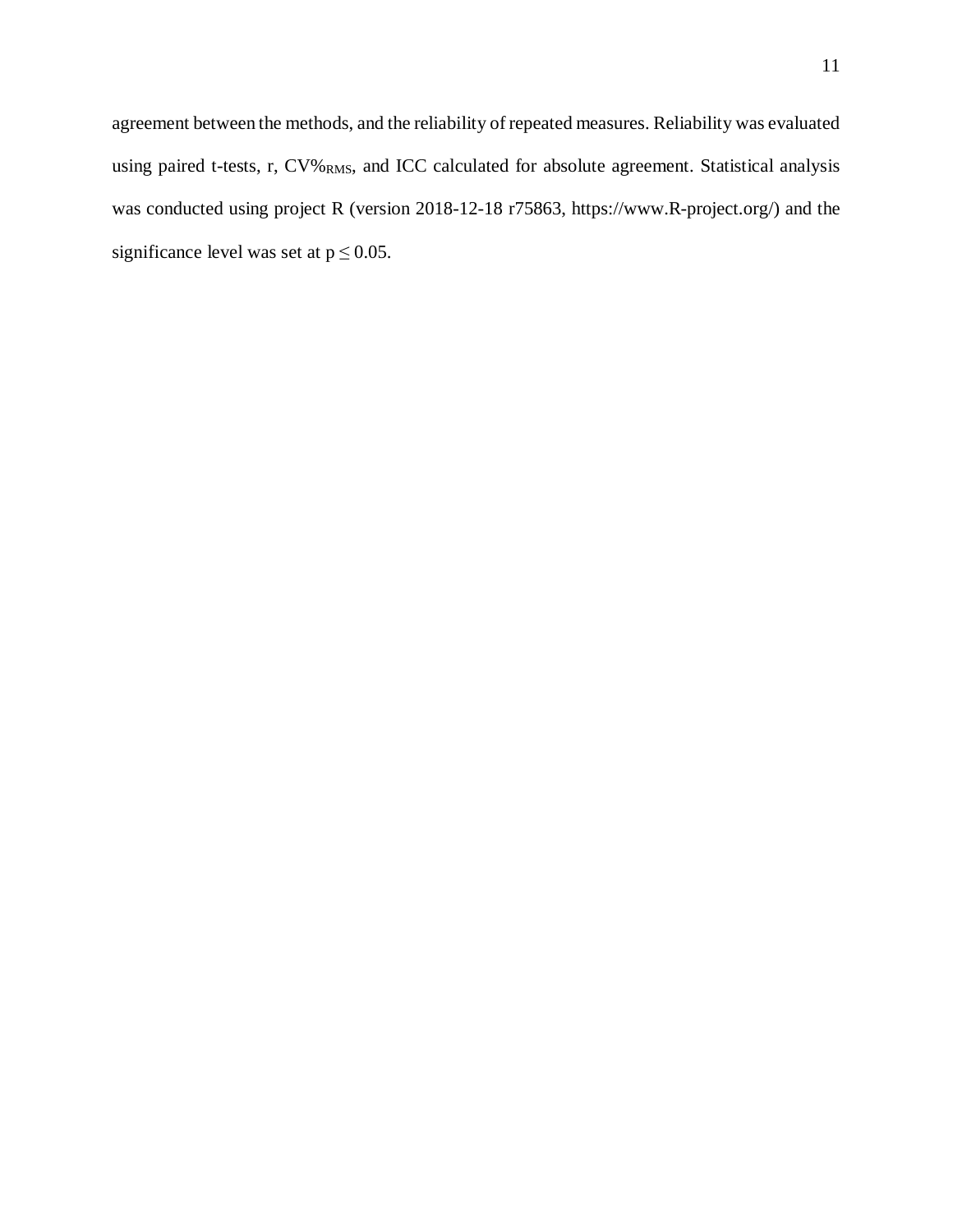#### **3. Results**

The mean values of the stride characteristics measured with both the motion capture-based and IMU-based methods and on both measurement sessions are given in Table 1.

\*\*\* TABLE 1 \*\*\*

Significant difference (mean bias calculated as motion capture minus IMU) was observed between methods in stride length (3 cm), stride velocity (2 cm/s), stance duration SD (-4.5 ms), swing duration SD (-10.7 ms), stride length SD (-3.1 cm), and stride velocity SD (-2.4 cm/s) (all  $p < 0.05$ ). Fair to excellent agreement was observed for mean values of all of the five stride characteristics evaluated (ICC from 0.43 to 1.00), whereas poor agreement was observed for the SD of all of the evaluated stride characteristics (ICC from -0.25 to 0.00) (Table 2).

#### \*\*\* TABLE 2 \*\*\*

Both the motion capture-based and IMU-based methods indicated excellent session to session reliability for all of the five stride characteristics evaluated (ICC from  $0.84$  to  $0.98$ , CV%RMS from 1.6% to 3.6%), whereas the SD of the stride characteristics exhibited poor to good reliability (ICC from 0.0 to 0.69, CV%RMS from 18.0% to 34.4%) (Figures 2 & 3).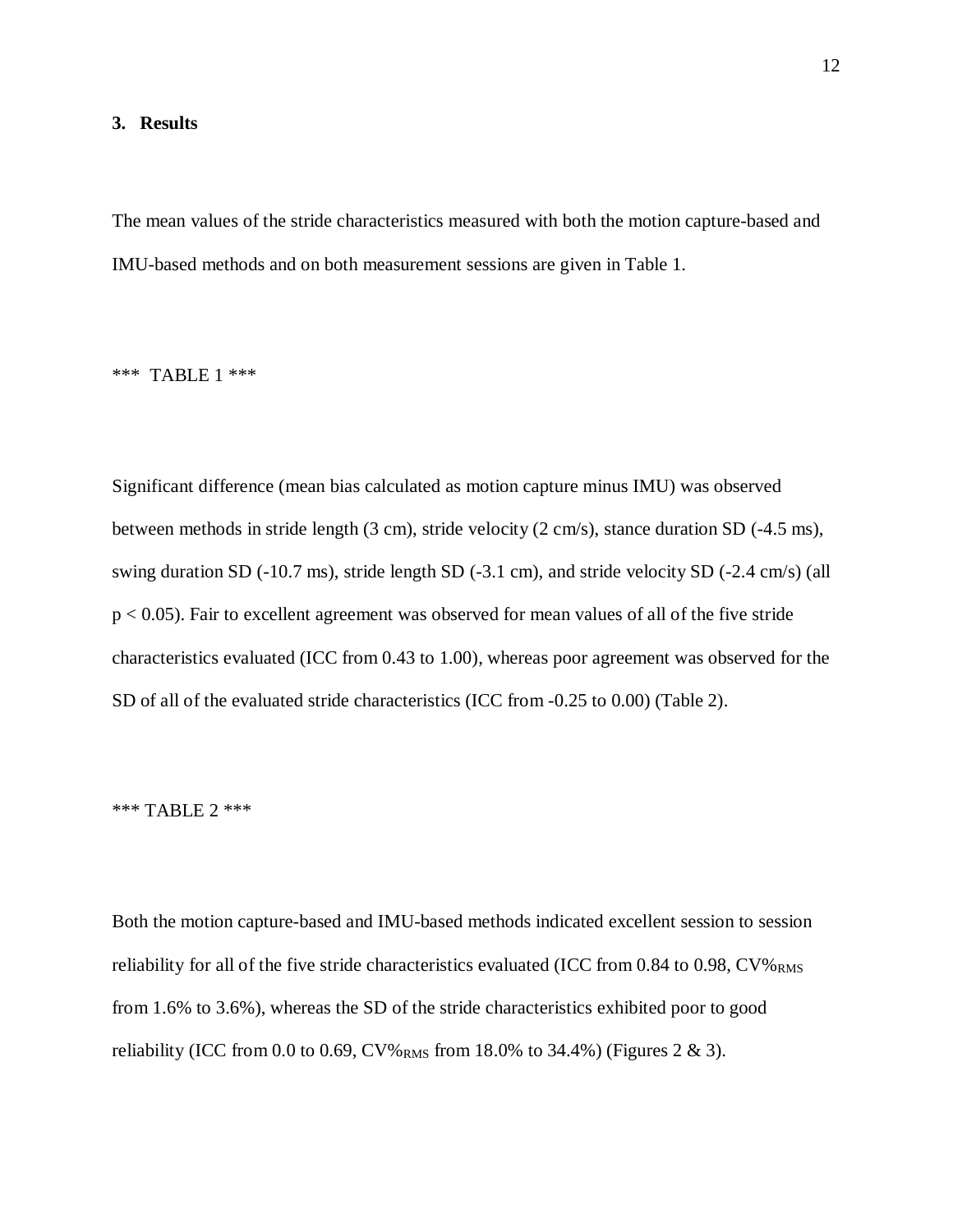Sensitivity of the results to heteroscedasticity was explored using Kendall's Tau (τ) between the mean and the norm of the difference between methods or between measurement sessions. If  $\tau$ was > 0.2 the values were base 10 log-transformed prior to re-evaluating concurrent validity or reliability. All variability results were consequently re-evaluated, log-transform brought  $\tau$  to below 0.2, but this had no noteworthy effects on the concurrent validity or reliability findings.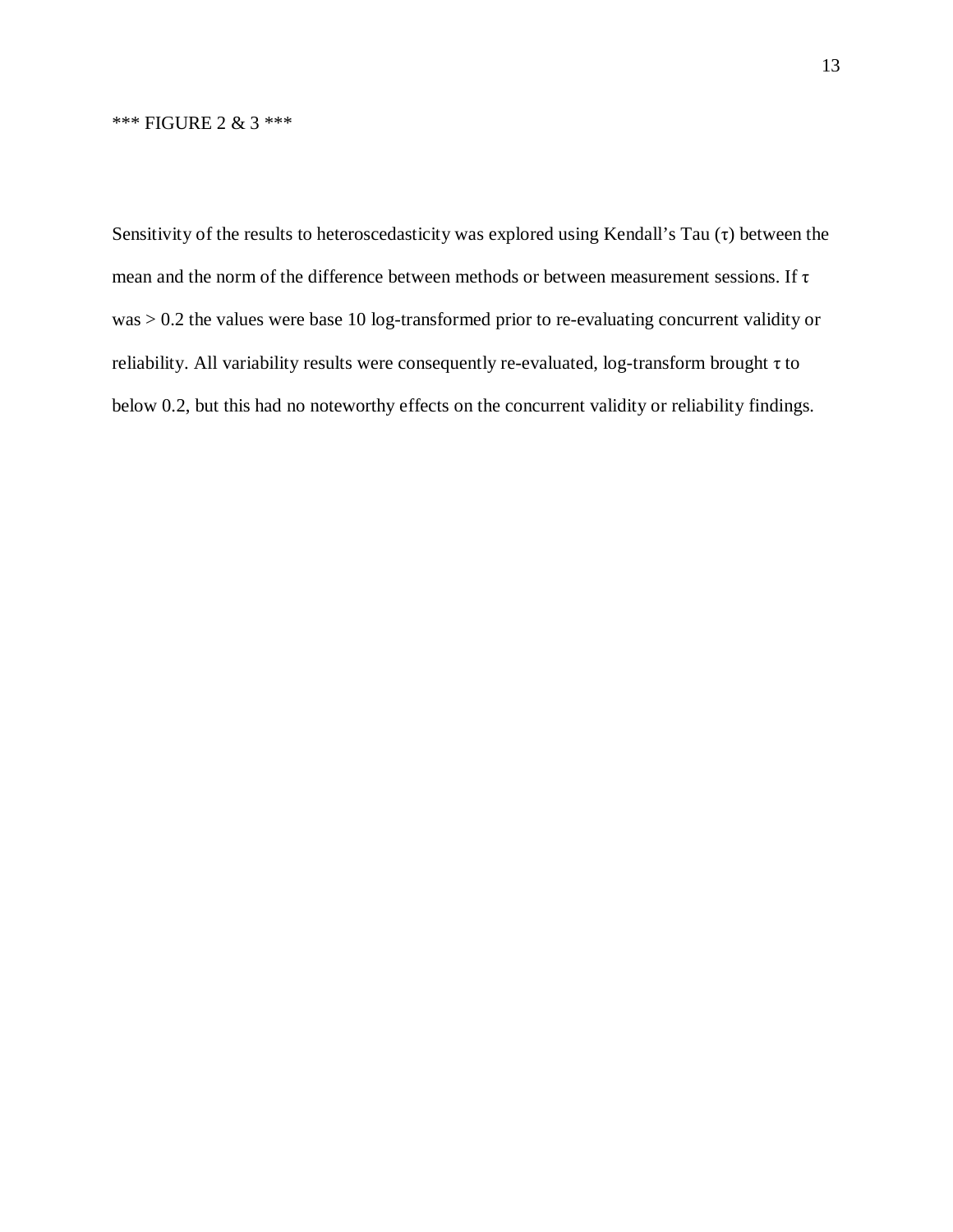#### **4. Discussion**

The primary findings of the present study were 1) that, apart from swing duration, IMUevaluated mean stride characteristics exhibited excellent concurrent validity to corresponding motion-capture-evaluated values and 2) that both methods exhibited excellent reliability for mean stride characteristics. However, IMU-based stride variability characteristics exhibited poor concurrent validity to motion capture. Notably, both the motion capture and the IMU-based characterisation exhibited poor to good reliability for stride variability. The mean gait characteristics results are in line with the literature, where excellent concurrent validity, and session-to-session reliability has been previously reported [7–13]. The poor to good reliability of the variability results is in line with walkway-based gait assessment which have indicated that while the mean spatiotemporal stride characteristics can be validly captured with 10 to 20 strides, a relatively large number of strides are required in evaluating variability to even a moderate reliability level [26].

Temporal parameter evaluation based on IMU-recordings is an easier task compared to spatial parameter evaluation due to the fact that a double integration with respect to time is required to derive displacement from the recorded accelerations, which leads into significant integration drift and consequent unpredictable error [8,13]. With a foot-worn sensor the integration drift issue is handled by identifying the foot flat phase of the strides, and always resetting the velocities to zero during the foot flat phase [8,13]. This approach is not appropriate with an ankle or shank worn sensor because the sensor is factually continuously moving [27]. The optimisation procedure to set the velocities to an optimised initial and final value for each stride at the foot flat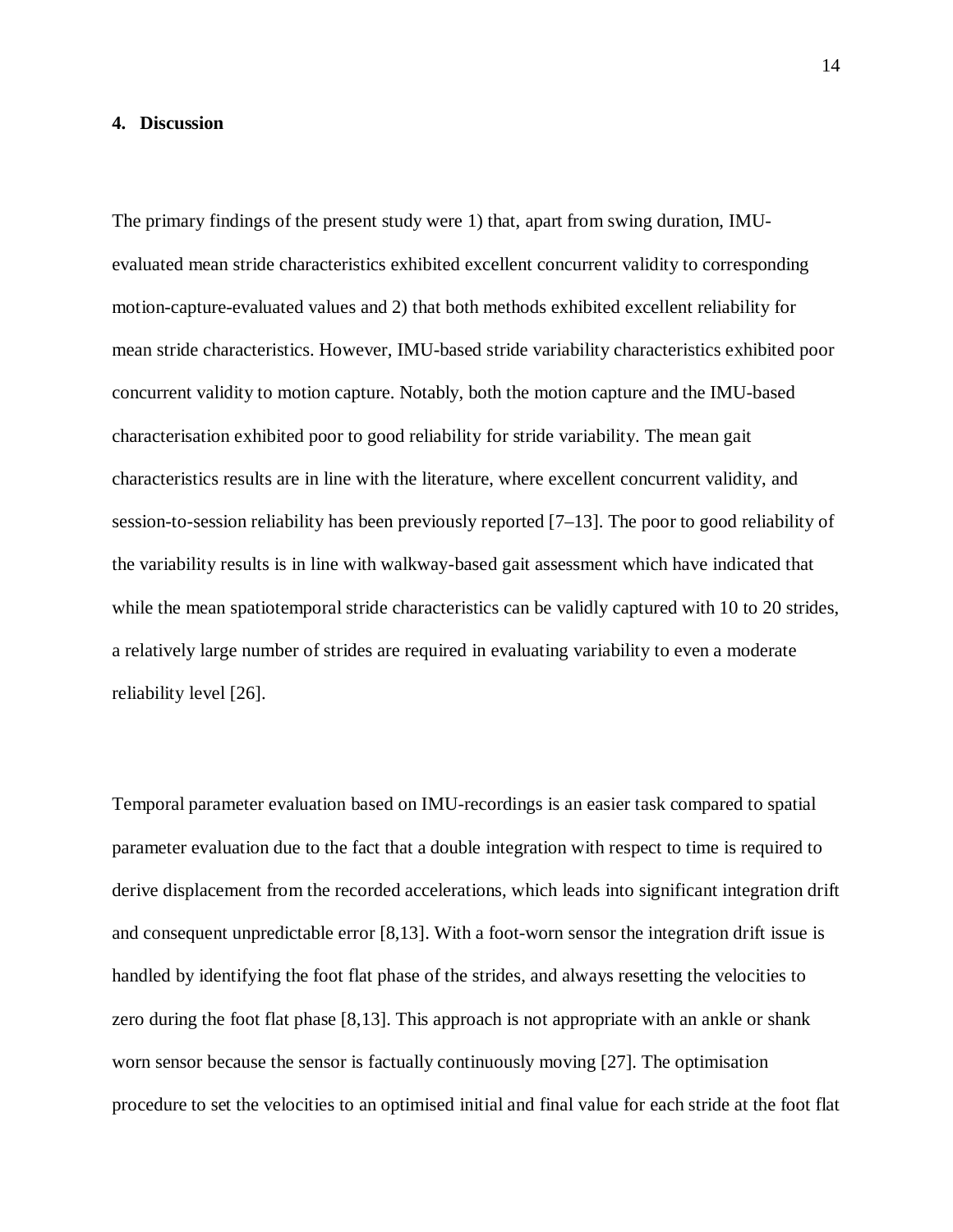phase developed in the present study was appropriate to handle this issue. Noting the systematic bias, the present stride length and velocity results exhibited excellent congruency with motion capture, and excellent session-to-session reliability. As regards to the temporal characteristics, it has been pointed out that the exact timing of heel-strike and toe-off events based on IMUrecordings tend to be off by several milliseconds compared to force plates [28]. Moreover, while valid and reliable stride duration can be obtained based on IMU-recordings, the validity and reliability of stance phase and swing phase durations has been found to be weaker [21] as was found to be the case in the present study as well. Taken together the present results indicated that the mean stance and stride duration characteristics could be used interchangeably between the methods utilised in the present study if one were, for example, to pool results from different studies, but that the IMU-based method produced a consistent under estimate of the mean stride length and stride velocity characteristics and would require calibration to be combined with motion capture-based results. Mean swing duration results were found to be incongruent between the methods and should not be pooled between the methods nor can a calibration be used to align the results.

We observed poor congruence between the motion capture and IMU-based stride variability measures. This is attributable to the algorithms used to detect the gait events. For the sake of argument we will assume that the motion capture-based values correspond to the true event instants. The IMU-based algorithm led into random fluctuation of the event with respect to the motion capture-defined event on occasions where the bell-shaped part of the angular velocity signal was not smooth, and explains why the variability calculated from the matched concurrently registered strides is incongruent (the reader may refer to Figure 1 for a visualisation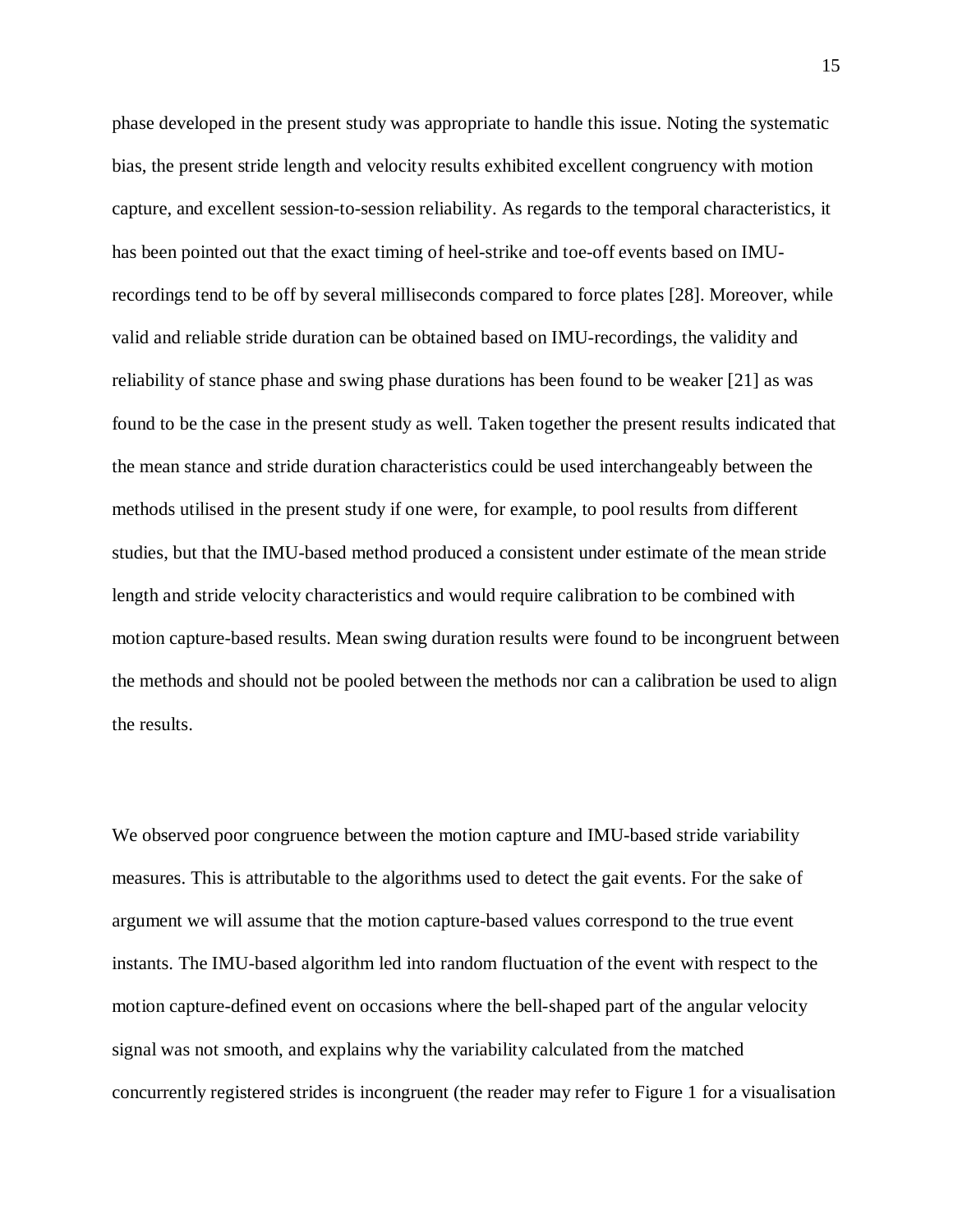of the issue). Furthermore, the reliability of both methods was poor to good with IMU-based results actually consistently exhibiting better reliability compared to the motion capture-based results. Concurrent validity of IMU-based stride variability measures has been scarcely reported in the literature but our findings on suboptimal reliability independent of the method is well in line with previous literature based on other assessment methods, and quantifications of variability [26,29]. That is, it seems that extended gait samples of more than a 100 strides are required for even moderately reliable stride variability characterisation [26,29]. Based on the lack of reliability found in the present study, and in the past literature [26,29], it may be preferable to utilise alternative methods to quantify gait variability with IMUs. That is, Riva and colleagues [29] showed that the number of strides required for e.g. reliable multiscale entropy analyses based on acceleration time-series was lower than that required for SD or coefficient of variation analyses.

The present study has some limitations that should be considered. Firstly, we had a sample of healthy community-dwelling older adults who chose to volunteer to the study, and thus the results may not apply to other populations. Secondly, the number of concurrently registered strides varied from 31 to 63 in the present study, which may have been too few to evaluate variability reliably [29]. However, the present findings were very consistent in indicating that motion capture-based variability estimates do not agree with IMU-based variability estimates. Thirdly, we evaluated stride length with direct integration of the accelerations. Although, this led into excellent concurrent validity, it is worth noting that individual strides may have produced markedly erroneous results. Finally, measurements were conducted on a level floor. Incline and decline may affect the validity of IMU-based gait assessments [30] and although excellent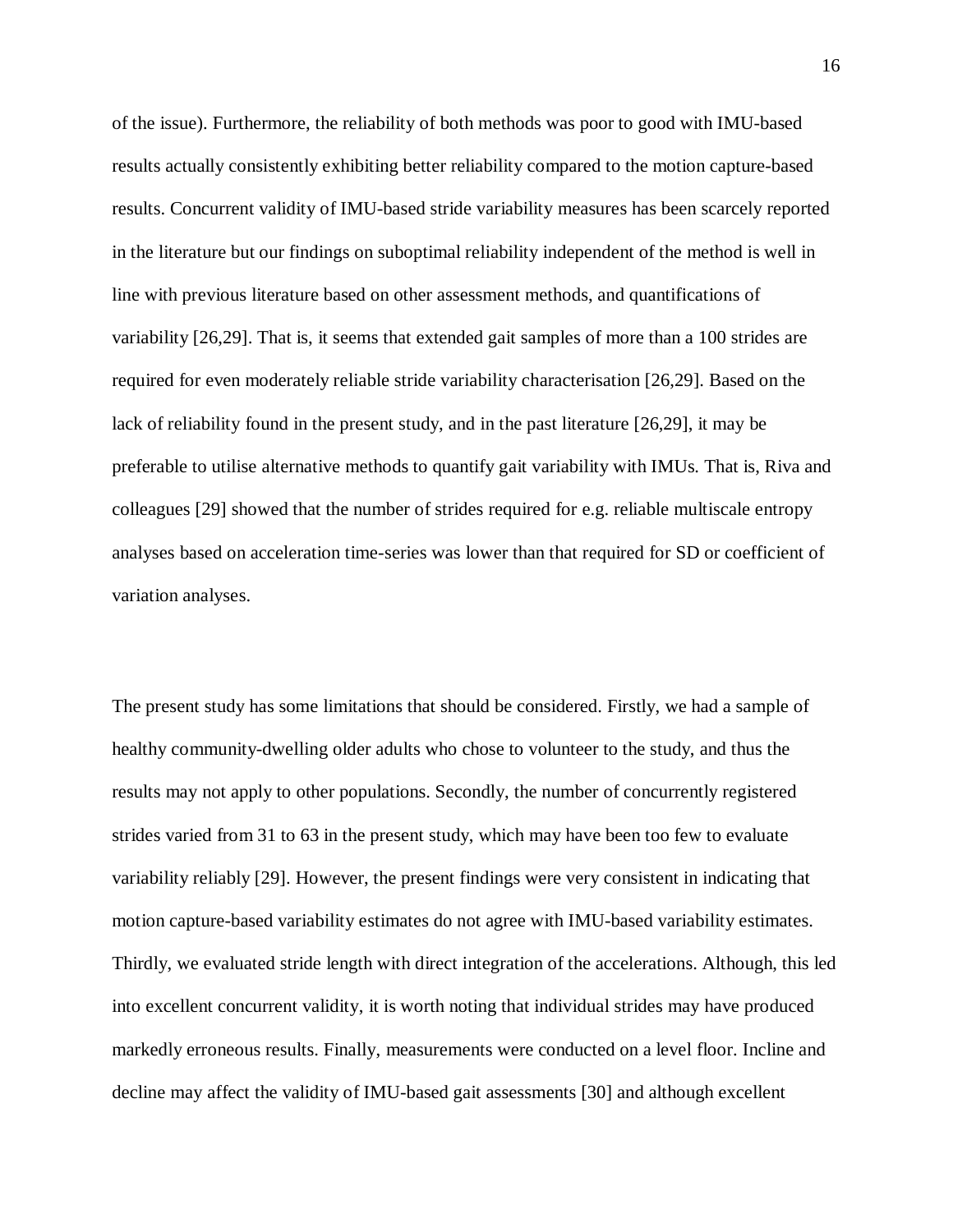concurrent validity and reliability were observed for mean stride characteristics it remains to be established whether these characteristics could be assessed e.g. utilising prolonged monitoring in the habitual environment.

In conclusion, excellent concurrent validity and reliability was observed for mean spatiotemporal stride characteristics among community-dwelling older adults aged 70-years-of-age or older. However, gait variability exhibited poor concurrent validity and reliability. Taken together this indicates that ankle-worn inertial measurement unit can be used to assess mean spatiotemporal stride characteristics among older individuals. On the other hand, either a more reliable gait event detection algorithm with more strides included needs to be utilised or gait variability quantifications that do not depend on gait event detection, such as multiscale sample entropy [29], should be explored for IMU-based variability assessments. The benefit of being able to assess gait characteristics with a wearable sensors include prolonged measurements in the habitual environment.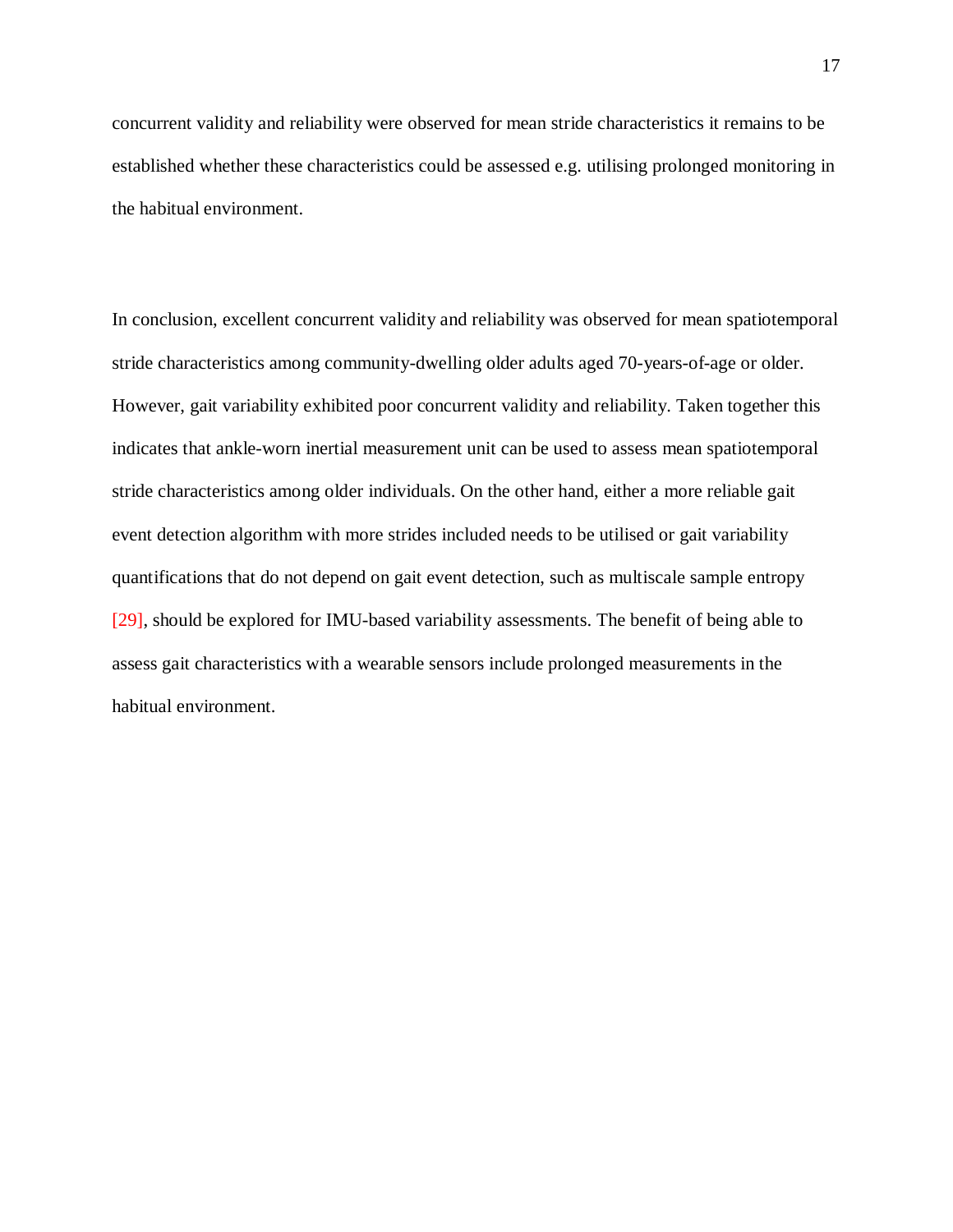## **Conflict of interest statement**

None of the authors have conflicts of interests to report.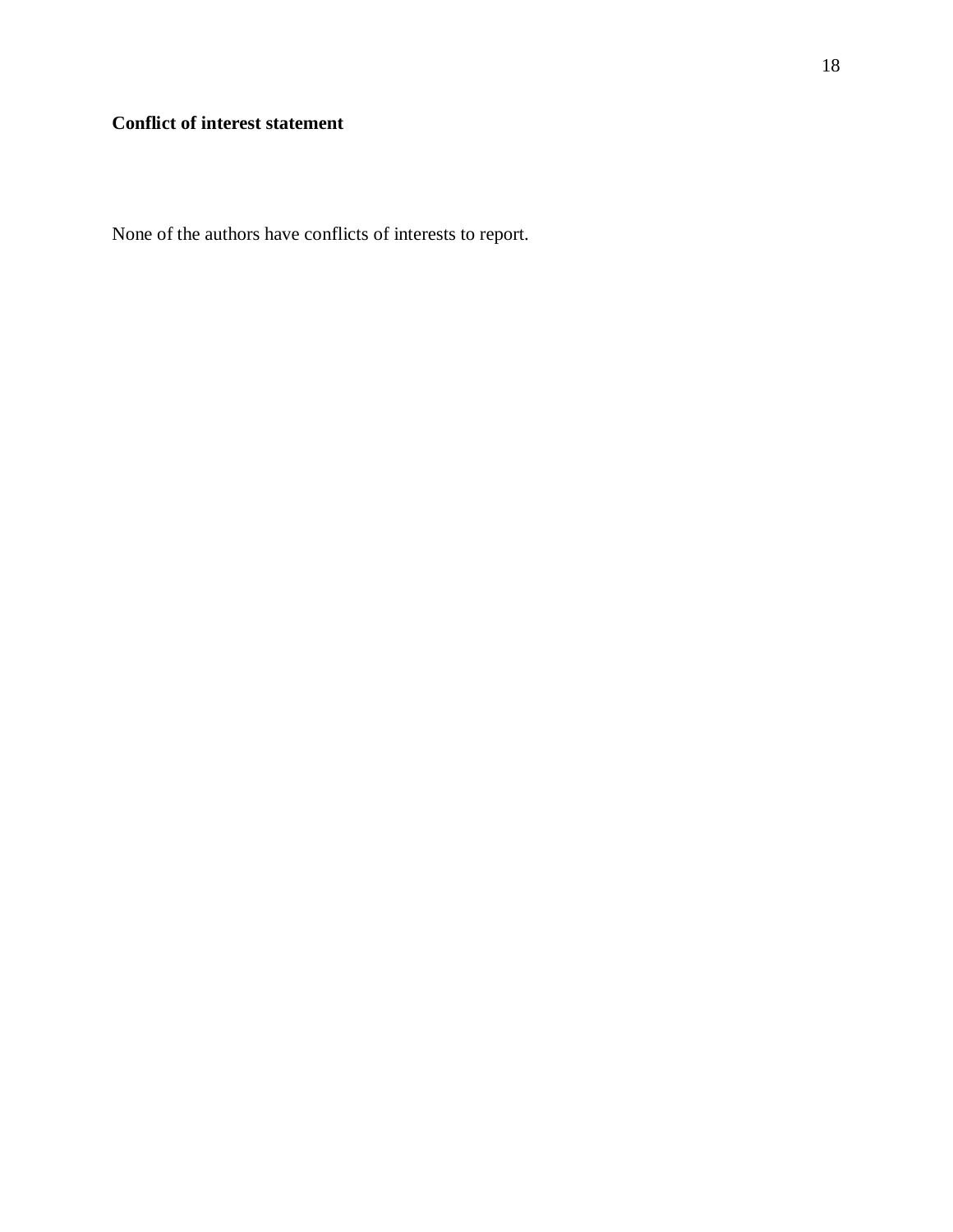## **Acknowledgements**

We wish to thank the participants who volunteered their time. Gerontology Research Center is a joint effort between the University of Jyvaskyla and the University of Tampere.

This work was supported by the European Research Council (grant number 693045, Prof. Rantanen) and the Academy of Finland (grant number 310526, Prof. Rantanen).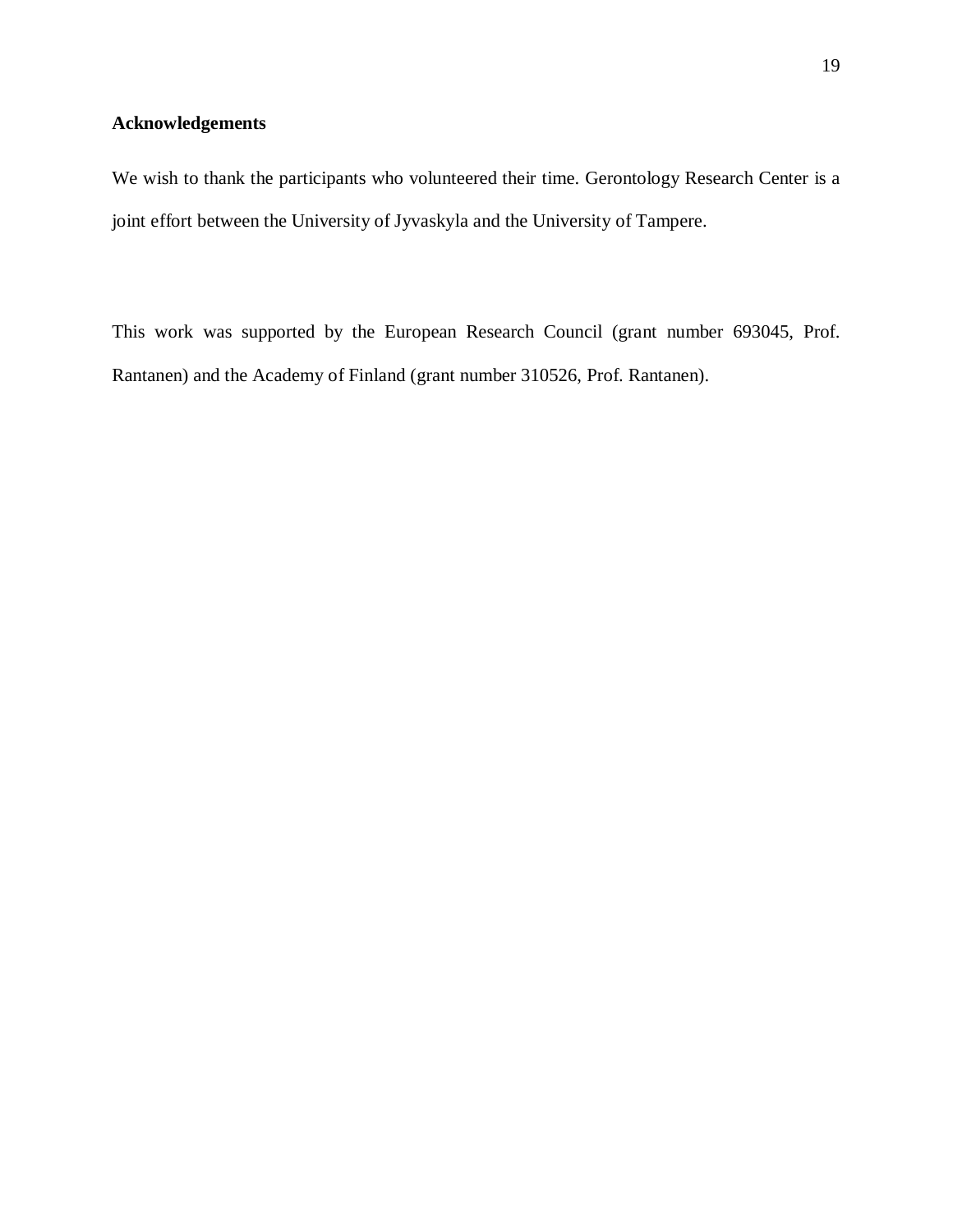#### **References**

- [1] J.S. Brach, S.A. Studenski, S. Perera, J.M. VanSwearingen, A.B. Newman, GAIT VARIABILITY AND THE RISK OF INCIDENT MOBILITY DISABILITY IN COMMUNITY-DWELLING OLDER ADULTS, J. Gerontol. A. Biol. Sci. Med. Sci. 62 (2007) 983–988.
- [2] S. Perera, K.V. Patel, C. Rosano, S.M. Rubin, S. Satterfield, T. Harris, K. Ensrud, E. Orwoll, C.G. Lee, J.M. Chandler, A.B. Newman, J.A. Cauley, J.M. Guralnik, L. Ferrucci, S.A. Studenski, Gait Speed Predicts Incident Disability: A Pooled Analysis, J. Gerontol. A. Biol. Sci. Med. Sci. 71 (2016) 63–71. doi:10.1093/gerona/glv126.
- [3] J.M. Hausdorff, Gait variability: methods, modeling and meaning, J. NeuroEngineering Rehabil. 2 (2005) 19. doi:10.1186/1743-0003-2-19.
- [4] E. Al-Yahya, H. Dawes, L. Smith, A. Dennis, K. Howells, J. Cockburn, Cognitive motor interference while walking: A systematic review and meta-analysis, Neurosci. Biobehav. Rev. 35 (2011) 715–728. doi:10.1016/j.neubiorev.2010.08.008.
- [5] E.A.F. Ihlen, A. Weiss, A. Bourke, J.L. Helbostad, J.M. Hausdorff, The complexity of daily life walking in older adult community-dwelling fallers and non-fallers, J. Biomech. 49 (2016) 1420–1428. doi:10.1016/j.jbiomech.2016.02.055.
- [6] E.A.F. Ihlen, V. Schooten, K. S, S.M. Bruijn, V. Dieën, J. H, B. Vereijken, J.L. Helbostad, M. Pijnappels, Improved Prediction of Falls in Community-Dwelling Older Adults Through Phase-Dependent Entropy of Daily-Life Walking, Front. Aging Neurosci. 10 (2018). doi:10.3389/fnagi.2018.00044.
- [7] L. Donath, O. Faude, E. Lichtenstein, G. Pagenstert, C. Nüesch, A. Mündermann, Mobile inertial sensor based gait analysis: Validity and reliability of spatiotemporal gait characteristics in healthy seniors, Gait Posture. 49 (2016) 371–374. doi:10.1016/j.gaitpost.2016.07.269.
- [8] D. Hamacher, D. Hamacher, W.R. Taylor, N.B. Singh, L. Schega, Towards clinical application: Repetitive sensor position re-calibration for improved reliability of gait parameters, Gait Posture. 39 (2014) 1146–1148. doi:10.1016/j.gaitpost.2014.01.020.
- [9] W. Johnston, M. Patterson, N. O'Mahony, B. Caulfield, Validation and comparison of shank and lumbar-worn IMUs for step time estimation, Biomed. Eng. Biomed. Tech. 62 (2017) 537–545. doi:10.1515/bmt-2016-0120.
- [10] Q. Li, M. Young, V. Naing, J.M. Donelan, Walking speed estimation using a shankmounted inertial measurement unit, J. Biomech. 43 (2010) 1640–1643. doi:10.1016/j.jbiomech.2010.01.031.
- [11] F.A. Storm, C.J. Buckley, C. Mazzà, Gait event detection in laboratory and real life settings: Accuracy of ankle and waist sensor based methods, Gait Posture. 50 (2016) 42–46. doi:10.1016/j.gaitpost.2016.08.012.
- [12] E.P. Washabaugh, T. Kalyanaraman, P.G. Adamczyk, E.S. Claflin, C. Krishnan, Validity and repeatability of inertial measurement units for measuring gait parameters, Gait Posture. 55 (2017) 87–93. doi:10.1016/j.gaitpost.2017.04.013.
- [13] S. Yang, Q. Li, Inertial Sensor-Based Methods in Walking Speed Estimation: A Systematic Review, Sensors. 12 (2012) 6102–6116. doi:10.3390/s120506102.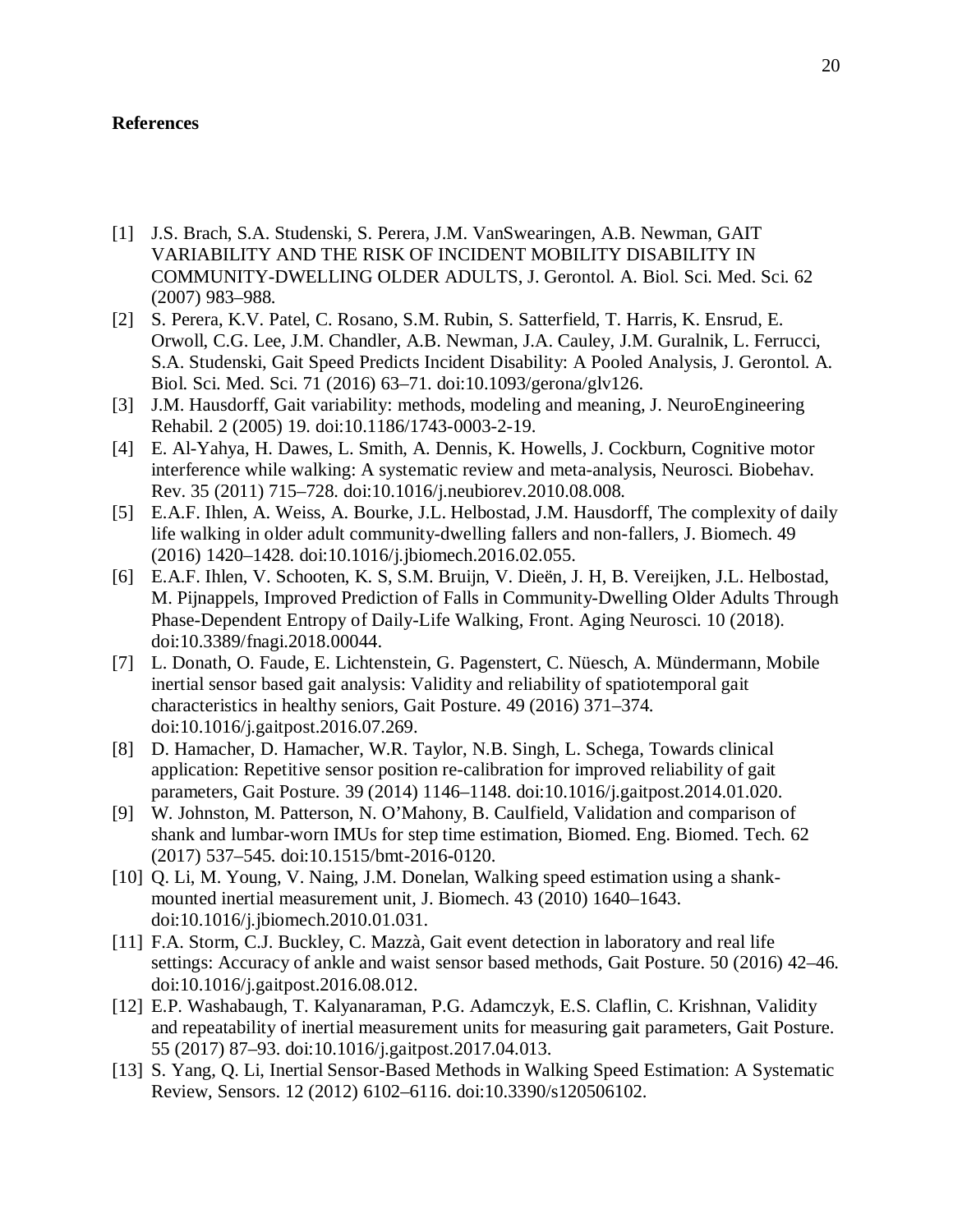- [14] A. Weiss, S. Sharifi, M. Plotnik, J.P.P. van Vugt, N. Giladi, J.M. Hausdorff, Toward automated, at-home assessment of mobility among patients with Parkinson disease, using a body-worn accelerometer, Neurorehabil. Neural Repair. 25 (2011) 810–818. doi:10.1177/1545968311424869.
- [15] A. Weiss, M. Brozgol, M. Dorfman, T. Herman, S. Shema, N. Giladi, J.M. Hausdorff, Does the Evaluation of Gait Quality During Daily Life Provide Insight Into Fall Risk? A Novel Approach Using 3-Day Accelerometer Recordings, Neurorehabil. Neural Repair. 27 (2013) 742–752. doi:10.1177/1545968313491004.
- [16] P. Esser, H. Dawes, J. Collett, M.G. Feltham, K. Howells, Validity and inter-rater reliability of inertial gait measurements in Parkinson's disease: A pilot study, J. Neurosci. Methods. 205 (2012) 177–181. doi:10.1016/j.jneumeth.2012.01.005.
- [17] E. Grimpampi, S. Oesen, B. Halper, M. Hofmann, B. Wessner, C. Mazzà, Reliability of gait variability assessment in older individuals during a six-minute walk test, J. Biomech. 48 (2015) 4185–4189. doi:10.1016/j.jbiomech.2015.10.008.
- [18] C. Lützner, H. Voigt, I. Roeder, S. Kirschner, J. Lützner, Placement makes a difference: Accuracy of an accelerometer in measuring step number and stair climbing, Gait Posture. 39 (2014) 1126–1132. doi:10.1016/j.gaitpost.2014.01.022.
- [19] W. Zijlstra, A.L. Hof, Assessment of spatio-temporal gait parameters from trunk accelerations during human walking, Gait Posture. 18 (2003) 1–10. doi:10.1016/S0966- 6362(02)00190-X.
- [20] L. Ferrucci, R. Cooper, M. Shardell, E.M. Simonsick, J.A. Schrack, D. Kuh, Age-Related Change in Mobility: Perspectives From Life Course Epidemiology and Geroscience, J. Gerontol. Ser. A. 71 (2016) 1184–1194. doi:10.1093/gerona/glw043.
- [21] G. Pacini Panebianco, M.C. Bisi, R. Stagni, S. Fantozzi, Analysis of the performance of 17 algorithms from a systematic review: Influence of sensor position, analysed variable and computational approach in gait timing estimation from IMU measurements, Gait Posture. 66 (2018) 76–82. doi:10.1016/j.gaitpost.2018.08.025.
- [22] J.A. Zeni, J.G. Richards, J.S. Higginson, Two simple methods for determining gait events during treadmill and overground walking using kinematic data, Gait Posture. 27 (2008) 710–714. doi:10.1016/j.gaitpost.2007.07.007.
- [23] S.O.H. Madgwick, A.J.L. Harrison, R. Vaidyanathan, Estimation of IMU and MARG orientation using a gradient descent algorithm, in: 2011 IEEE Int. Conf. Rehabil. Robot. ICORR, 2011: pp. 1–7. doi:10.1109/ICORR.2011.5975346.
- [24] C.-C. Glüer, G. Blake, Y. Lu, B.A. Blunt, M. Jergas, H.K. Genant, Accurate assessment of precision errors: How to measure the reproducibility of bone densitometry techniques, Osteoporos. Int. 5 (1995) 262–270. doi:10.1007/BF01774016.
- [25] D.V. Cicchetti, Guidelines, criteria, and rules of thumb for evaluating normed and standardized assessment instruments in psychology., Psychol. Assess. 6 (1994) 284.
- [26] J.H. Hollman, K.B. Childs, M.L. McNeil, A.C. Mueller, C.M. Quilter, J.W. Youdas, Number of strides required for reliable measurements of pace, rhythm and variability parameters of gait during normal and dual task walking in older individuals, Gait Posture. 32 (2010) 23–28. doi:10.1016/j.gaitpost.2010.02.017.
- [27] A. Peruzzi, U. Della Croce, A. Cereatti, Estimation of stride length in level walking using an inertial measurement unit attached to the foot: A validation of the zero velocity assumption during stance, J. Biomech. 44 (2011) 1991–1994. doi:10.1016/j.jbiomech.2011.04.035.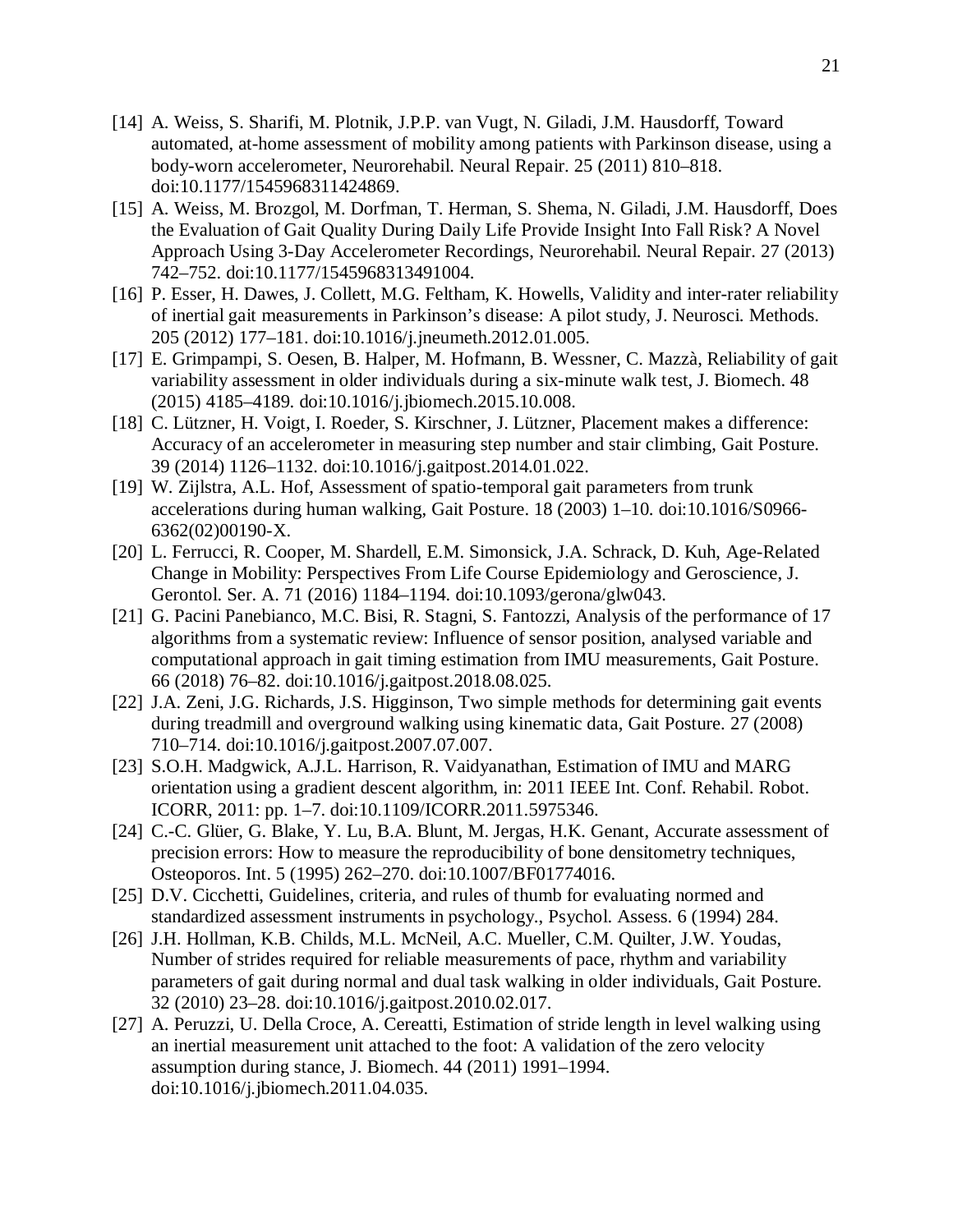- [28] E. Allseits, J. Lučarević, R. Gailey, V. Agrawal, I. Gaunaurd, C. Bennett, The Development and Concurrent Validity of a Real-time Algorithm for Temporal Gait Analysis using Inertial Measurement Units, J. Biomech. (2017). doi:10.1016/j.jbiomech.2017.02.016.
- [29] F. Riva, M.C. Bisi, R. Stagni, Gait variability and stability measures: Minimum number of strides and within-session reliability, Comput. Biol. Med. 50 (2014) 9–13. doi:10.1016/j.compbiomed.2014.04.001.
- [30] L. Donath, O. Faude, E. Lichtenstein, C. Nüesch, A. Mündermann, Validity and reliability of a portable gait analysis system for measuring spatiotemporal gait characteristics: comparison to an instrumented treadmill, J. NeuroEngineering Rehabil. 13 (2016) 6. doi:10.1186/s12984-016-0115-z.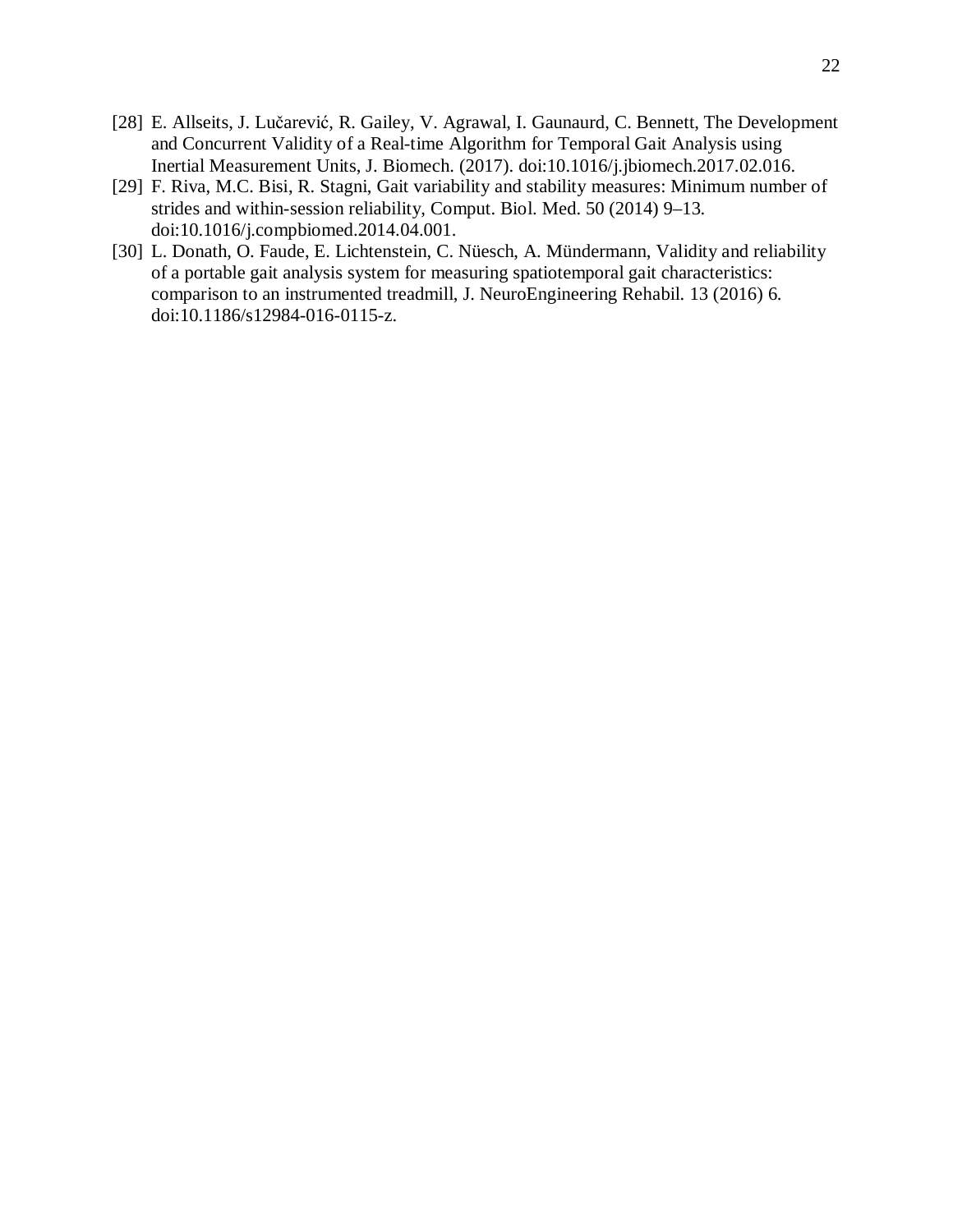#### **FIGURE LEGENDS**

Figure 1. Visualisation of the signals used in determining heel strike and toe-off events from motion capture (top pane) and inertial measurement unit (IMU) recording (bottom pane). Top pane; vertical position of the heel (solid black line) and the 2<sup>nd</sup> metatarsal head (dashed gray line) markers. Dashed black vertical line indicates heel-strike based on motion capture, dash-dot gray line toe-off. Black circle indicates heel-strike based on IMU recordings and gray asterisk toe-off. Dotted gray line in the bottom pane shows the fitted parabola used to define heel strike and toeoff events based on the IMU recordings. Sample strides chosen to highlight where the discrepancy between methods likely arises. Note the variation in IMU-defined toe-off instant with respect to the stride cycle at around 92.5 s versus 93.5 and 94.5 s.

Figure 2. Bland-Altman plots of temporal stride characteristics assessed a week apart with an ankle-worn inertial measurement units (IMU).

ICC = intra-class correlation coefficient;

Figure 3. Bland-Altman plots of spatial stride characteristics assessed a week apart with an ankle-worn inertial measurement units (IMU).

ICC = intra-class correlation coefficient;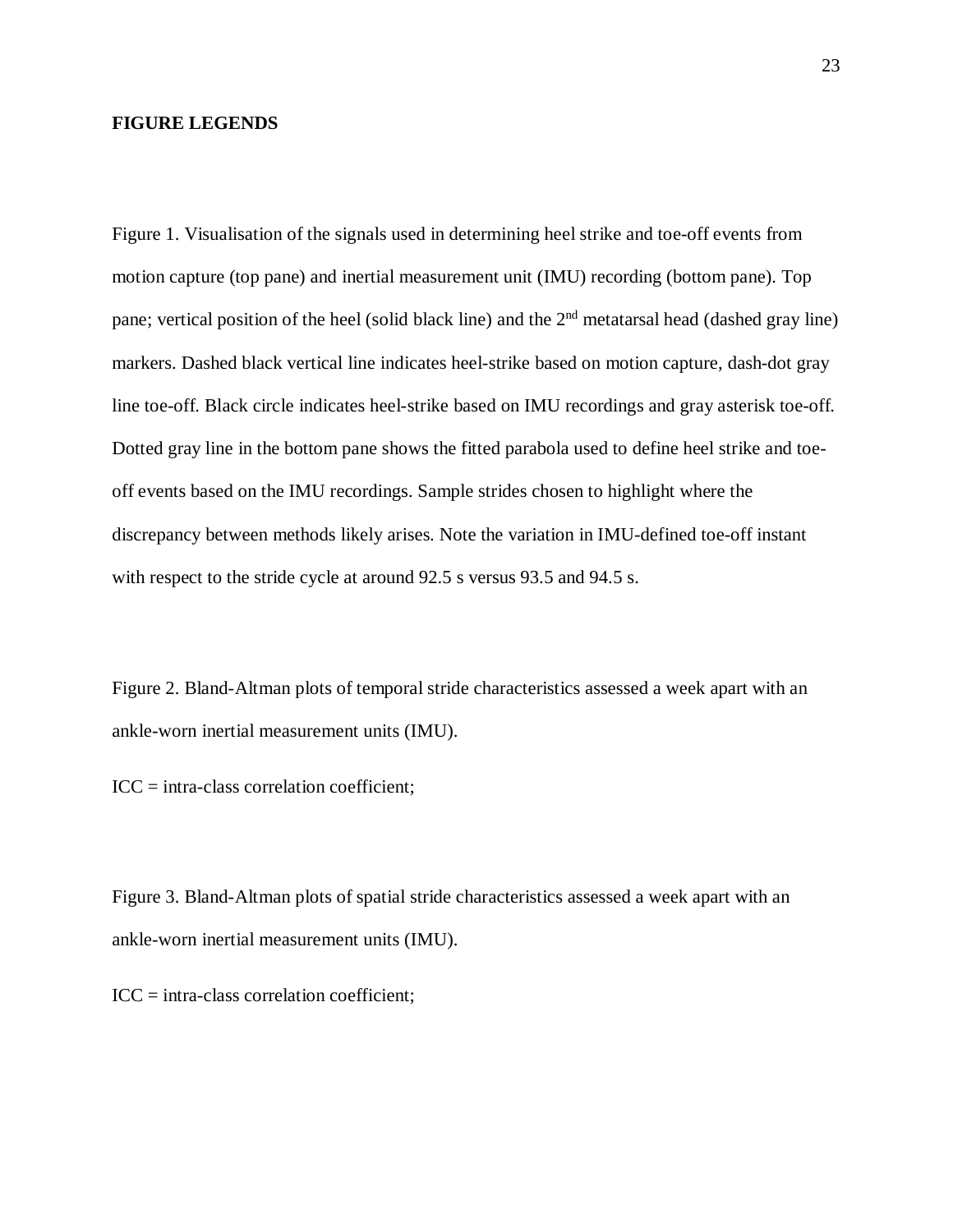Table 1. Stride characteristics measured in the first and the second measurement session a week apart with the two methods. Reliability values given in text.

|                            | Motion capture |                |                                | Inertial measurement unit |                |                                |
|----------------------------|----------------|----------------|--------------------------------|---------------------------|----------------|--------------------------------|
|                            | Session 1      | Session 2      | difference $(95\% \text{ CI})$ | Session 1                 | Session 2      | difference $(95\% \text{ CI})$ |
| Stance duration [ms]       | 621 (73)       | 610(71)        | 10(0 to 21)                    | 634 (74)                  | 626(77)        | $8(-1 \text{ to } 17)$         |
| Swing duration [ms]        | 427 (38)       | 429(39)        | $-1$ ( $-10$ to 7)             | 410 (48)                  | 409 (48)       | 1 $(-5 \text{ to } 6)$         |
| Stride duration [ms]       | 1040(100)      | 1030(100)      | 10(0 to 20)                    | 1040(100)                 | 1030(100)      | 10(0 to 20)                    |
| Stride length [m]          | 1.33(0.14)     | 1.33(0.13)     | $0(-0.02 \text{ to } 0.01)$    | 1.3(0.14)                 | 1.31(0.14)     | $-0.01$ $(-0.02$ to $0.01)$    |
| Stride velocity $[m/s]$    | 1.29(0.19)     | 1.3(0.19)      | $-0.01$ ( $-0.03$ to $0.01$ )  | 1.26(0.19)                | 1.28(0.19)     | $-0.02$ ( $-0.04$ to $0.01$ )  |
| Stance duration SD [ms]    | 20(5.5)        | 17.7(6.6)      | $2.3$ (-0.7 to 5.4)            | 24.6(8.2)                 | 24(7.2)        | $0.6$ (-2 to 3.1)              |
| Swing duration SD [ms]     | 11.3(6.2)      | 13(7.8)        | $-1.7$ ( $-5.2$ to 1.8)        | 22(11.1)                  | 21.3(9.2)      | $0.6$ (-2.6 to 3.9)            |
| Stride duration SD [ms]    | 23.9(7.3)      | 23(9.9)        | $0.9$ (-3.6 to 5.5)            | 26.3(9.3)                 | 25(8.5)        | 1.3 $(-2.7 \text{ to } 5.2)$   |
| Stride length SD [m]       | 0.0345(0.0114) | 0.0313(0.0082) | $0.0033$ (-0.0014 to 0.0079)   | 0.0653(0.0267)            | 0.0631(0.0273) | $0.0022$ (-0.0092 to 0.0135)   |
| Stride velocity SD $[m/s]$ | 0.0492(0.0149) | 0.0447(0.0106) | $0.0046 (-0.0031 to 0.0122)$   | 0.073(0.0263)             | 0.0711(0.0249) | $0.0019$ (-0.0097 to 0.0134)   |

 $\overline{CI}$  = confidence interval;  $SD$  = standard deviation;